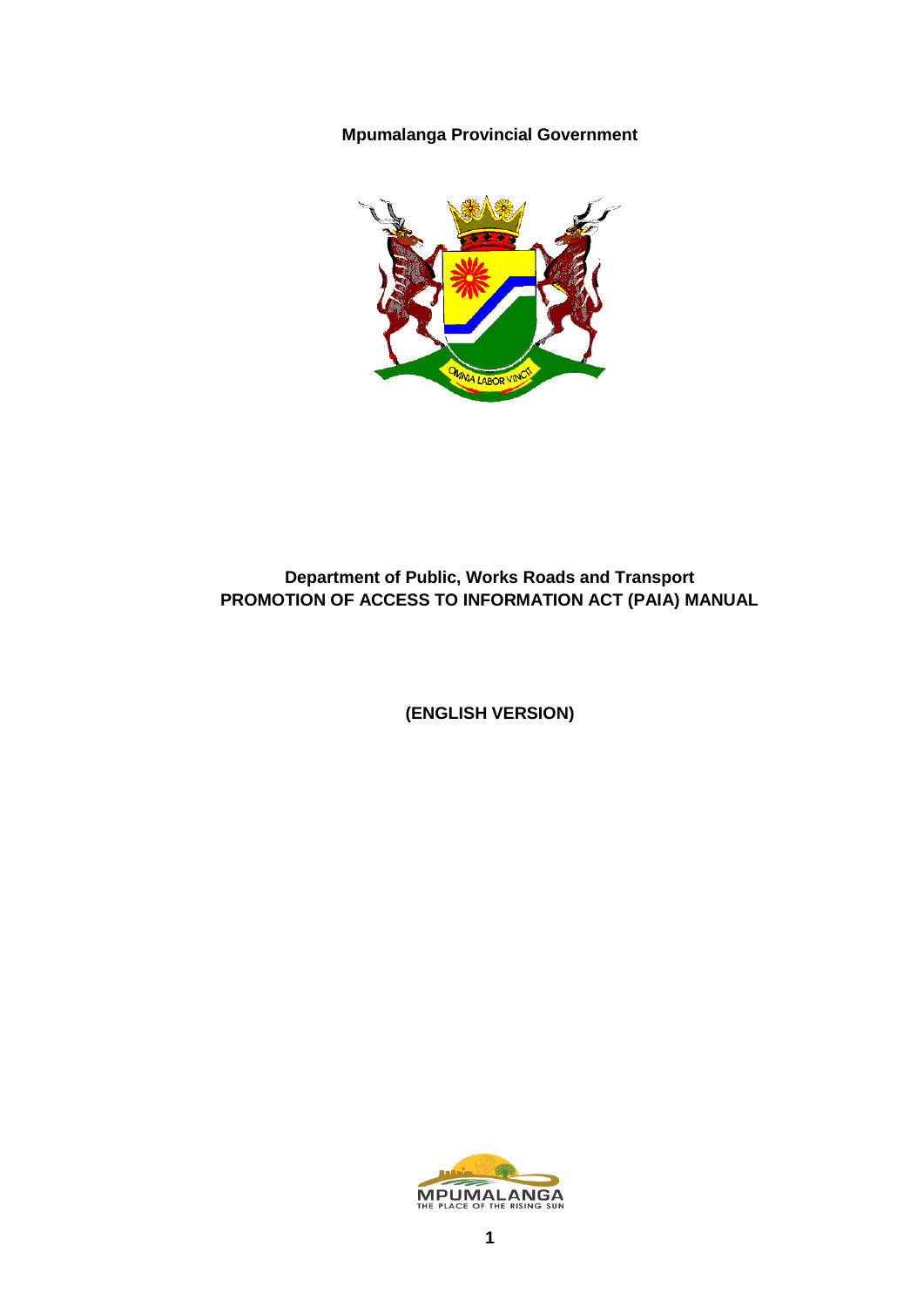#### **TABLE OF CONTENT**

| <b>ITEM</b><br>NO. | <b>DESCRIPTION</b>                                                                                                | <b>PAGE NO.</b> |
|--------------------|-------------------------------------------------------------------------------------------------------------------|-----------------|
|                    | <b>FOREWORD</b>                                                                                                   | 3               |
|                    | <b>ABBREVIATION</b>                                                                                               | 4               |
| $\mathbf{1}$ .     | <b>PURPOSE</b>                                                                                                    | $\overline{5}$  |
| 2.                 | <b>FUNCTIONS OF THE DEPARTMENT</b>                                                                                | 5               |
| 3.                 | SCHEMATIC DIAGRAM OF THE HIGH LEVEL STRUCTURE                                                                     | 5               |
| $\mathbf{4}$ .     | INFORMATION OFFICER'S AND DEPUTY INFORMATION<br>OFFICER'S DETAILS                                                 | 6               |
| 5.                 | HEAD OFFICE AND DISTRICT OFFICES CONTACT DETAIL                                                                   | $\overline{7}$  |
| 6.                 | GUIDE ON HOW TO USE THE MANUAL                                                                                    | $8 - 12$        |
| 7 <sub>1</sub>     | HOW TO SUMIT A REQUEST FOR INFORMATION TO THE<br>DEPARTMENT OF PUBLIC WORKS ROADS AND TRANSPORT                   | 12 <sup>2</sup> |
| 8.                 | <b>DECISION REGARDING ACCESS</b>                                                                                  | 12 <sup>2</sup> |
| 9.                 | THE REMEDIES AVAILABLE IF THE PROVISIONS OF THE ACT<br>ARE NOT COMPLIED WITH - SECTION 14 (1) (H)                 | $12 - 13$       |
| 10.                | <b>AVAILABILITY OF THE MANUAL</b>                                                                                 | 13              |
|                    | <b>ANNEXURE A - Form A</b>                                                                                        | $14 - 18$       |
|                    | ANNEXURE B - Form B                                                                                               | $19 - 22$       |
|                    | ANNEXURE C - PRESCRIBED FEES UNDER PART 11 OF NOTICE<br>187 IN THE GOVERNMENT GAZZETTE ON THE 15 FEBRUARY<br>2002 | $23 - 24$       |

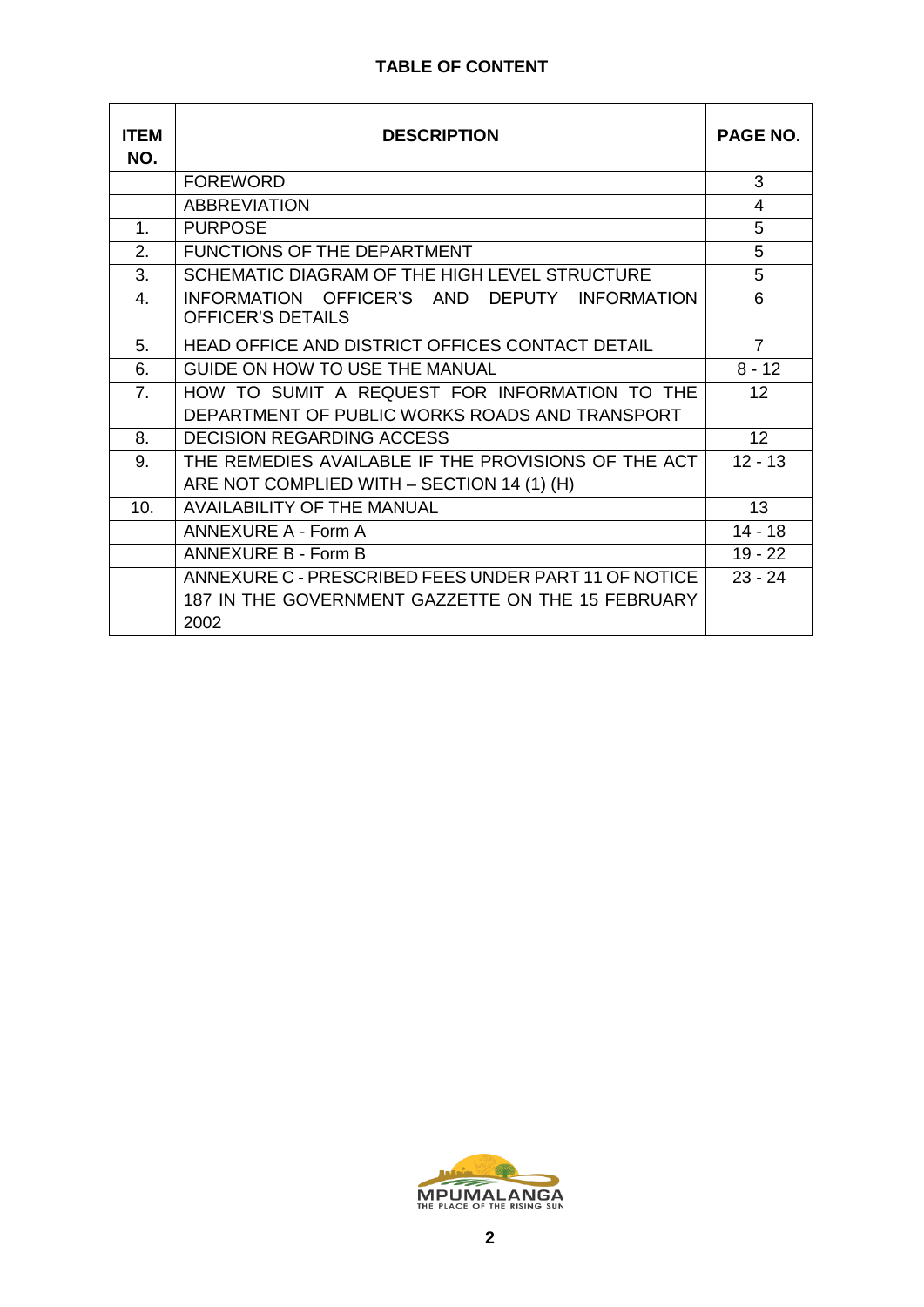#### **FOREWORD**

Democracy, which is commonly understood to mean government of the people, by the people and for the people, cannot be adequately manifested if the people on whose behalf governments are instituted cannot participate meaningfully in matters of governance. This necessary participation cannot materialise without the people having adequate access to information pertaining to matters of governance. People have a right to know every public act, everything that is done in a public way by their public authorities.

Section 32(1) of the Constitution confers on "everyone" a right of access to "any information held by the state; and (b) any information that is held by another person and that is required for the exercise or protection of any rights." The Promotion of Access to Information Act (PAIA) gives effect to this constitutional right. To ensure compliance to these directives, the Department of Public Works, Roads and Transport (DPWRT) has developed this manual to provide guidance on how members of the public can access information held by the Department.

The National Development Plan (NDP) identifies specific steps that need to be taken to promote the values and principles of public administration contained in the Constitution. Amongst these steps, is to build an efficient, effective and development oriented public service as part of a capable and developmental state. Access to information is not only fundamental to this objective; it also fulfils regulatory requirements and improves service delivery. Therefore, offering citizens access to state-held information supports government's efforts to transform the public service.

PAIA is also linked to the Batho Pele principles which requires that citizens [must] be told how government is run, how much it cost and who is in charge. To this regard, DPWRT publishes certain mandatory information for public consumption at prescribed intervals. The Department has also increased its online presence in recent years in effort to increase access to its information. More significantly, it has systems in place to effectively manage records and is committed to electronic recordkeeping including the digitisation of hardcopy records where appropriate.

The Department hopes that the contents of this manual would lead to active citizenry and improve transparency which is vital to democracy.

**K M MOHLASEDI HEAD: DEPARTMENT OF PUBLIC WORKS, ROADS AND TRANSPORT DATE\_\_\_\_\_\_\_\_\_\_\_\_\_\_\_**

**\_\_\_\_\_\_\_\_\_\_\_\_\_\_\_\_\_\_\_\_**

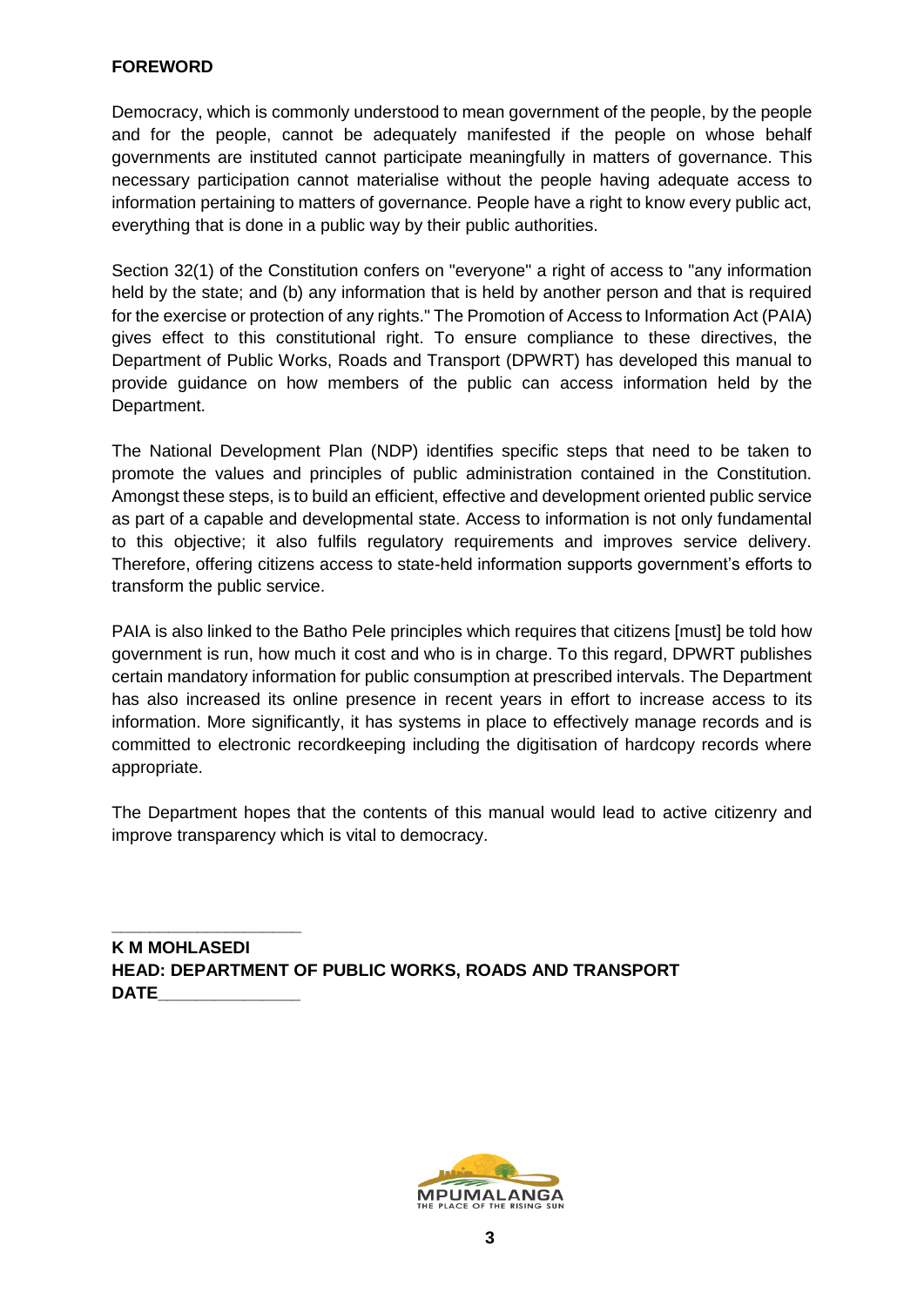#### **ABBREVIATIONS**

| <b>DPWRT</b> | Department of Public Works Roads and Transport |  |
|--------------|------------------------------------------------|--|
| <b>DIO</b>   | Deputy Information Officer                     |  |
| <b>HOD</b>   | <b>Head of Department</b>                      |  |
| ΙO           | Information Officer                            |  |
| <b>MEC</b>   | Member of Executive Council                    |  |
| <b>NDP</b>   | National Development Plan                      |  |
| <b>PAIA</b>  | Promotion of Access to Information Act         |  |

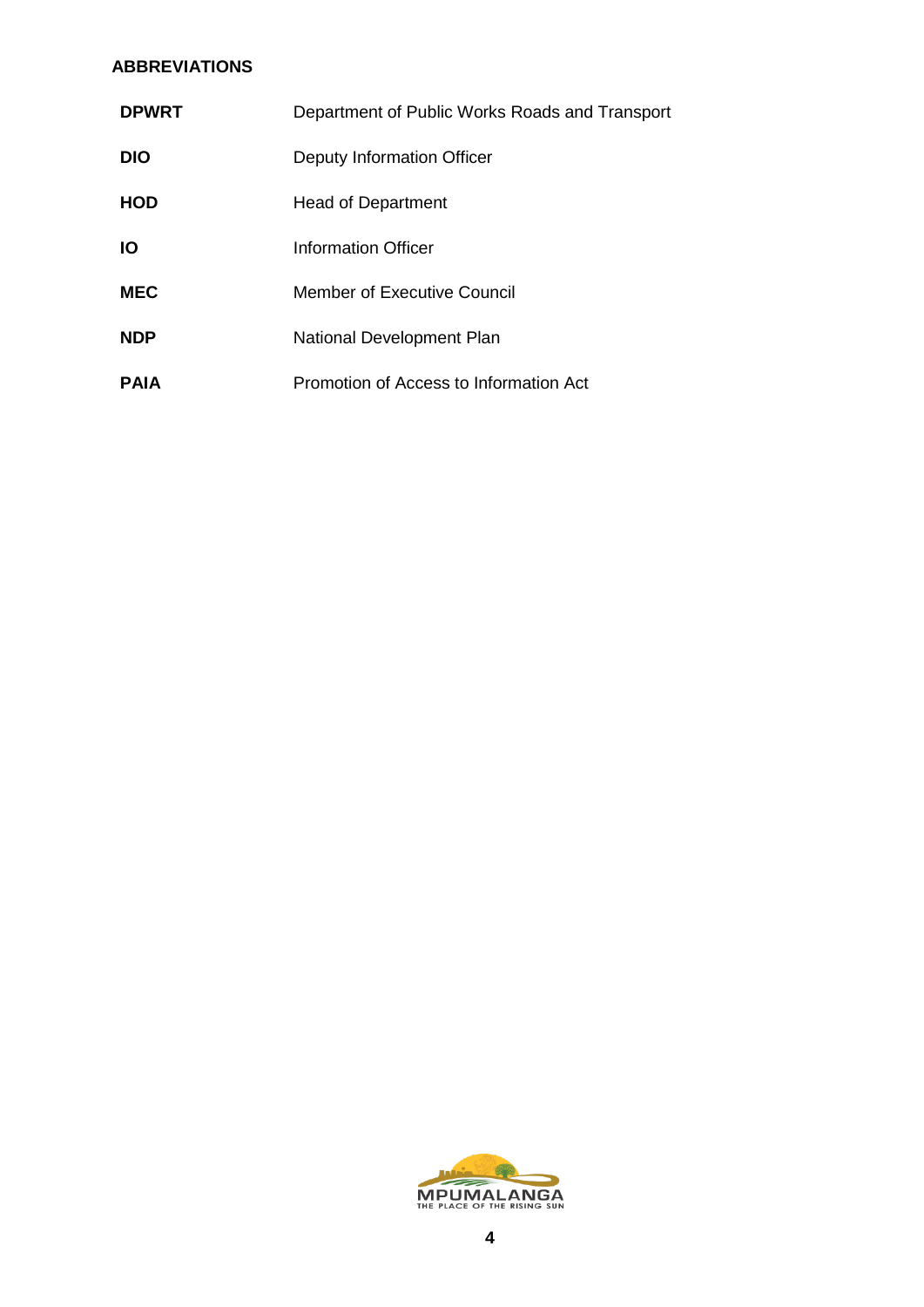#### **1. PURPOSE**

The purpose of this manual is to:

- 1.1 Provide information to the public on services rendered by the Department of Public Works, Roads and Transport (DPWRT).
- 1.2 Inform the public about records generated by the Department and how members of the public can access the service or records.

## **2. FUNCTIONS OF THE DEPARTMENT**

- 2.1 The Department of Public Works, Roads and Transport has a dual mandate relating to Public Works and Transport. The functions of the Department can be summarised as follows:
- 2.1.1 Implementation of building infrastructure programme on behalf of the Mpumalanga Provincial Government
- 2.1.2. Management of government's immovable assets
- 2.1.3 Coordination of the Expanded Public Works Programme
- 2.1.4. Implementation of transport infrastructure
- 2.1.5. Transport management, operations and regulation

#### **3. SCHEMATIC DIAGRAM OF THE HIGH LEVEL STRUCTURE**

3.1. The high level structure consists of **Member of Executive Council** (MEC), **Head of Department** (HOD), Deputy Director General and Programme Managers.



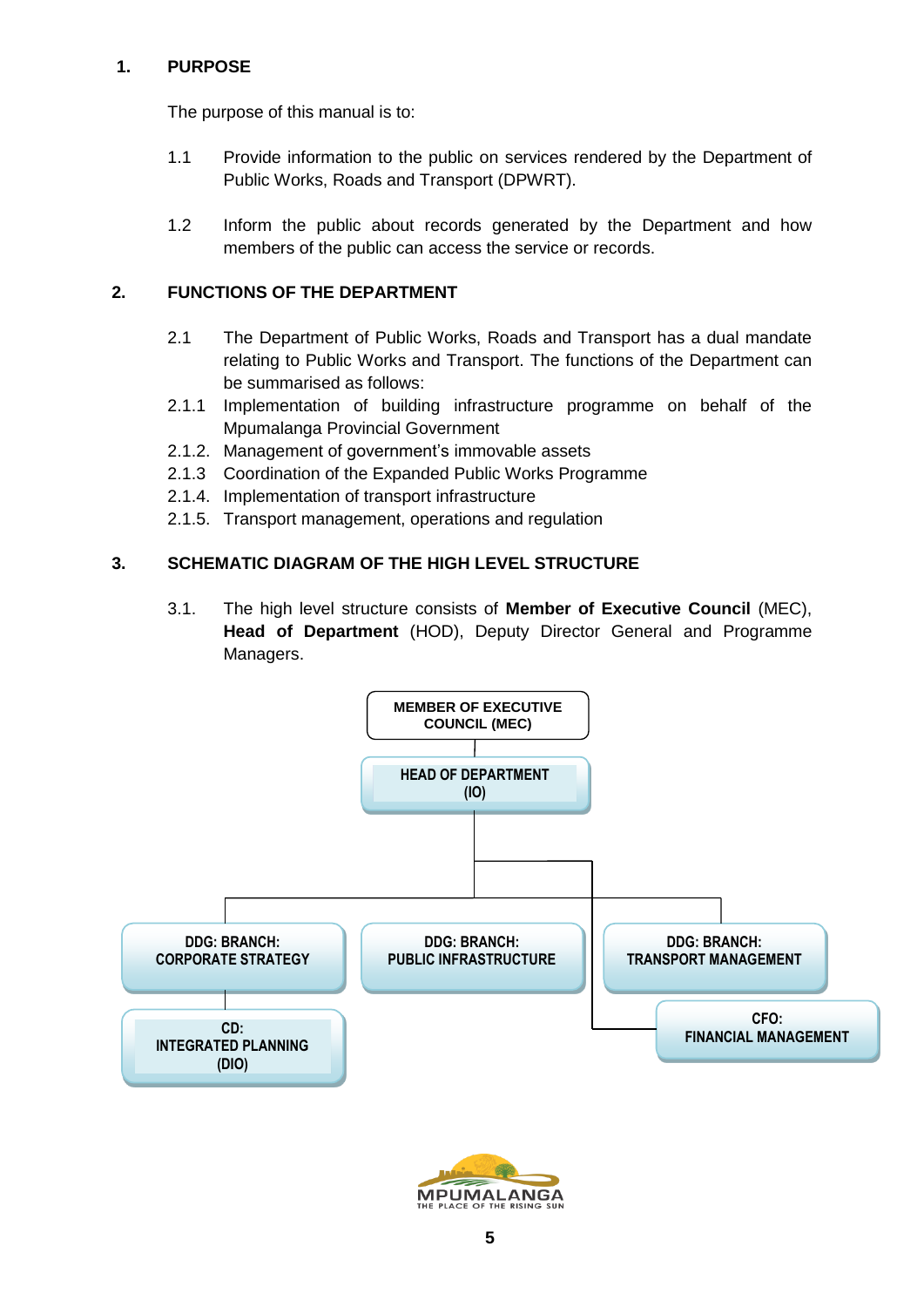#### **4. INFORMATION OFFICER'S AND DEPUTY INFORMATION OFFICER'S DETAILS**

#### 4.1 **Information Officer: KM Mohlasedi**

The Head of Department is the nodal point for all requests for information. His contact details are as follows:

| Postal Address:    | KM Mohlasedi (Mr)<br>Private Bag x 11310<br><b>MBOMBELA</b><br>1200                                                                                           |
|--------------------|---------------------------------------------------------------------------------------------------------------------------------------------------------------|
| Physical address:  | <b>Riverside Government Complex</b><br>Building No. 7 (Second Floor)<br>Government Boulevard<br><b>Riverside Park, Extension 2</b><br><b>MBOMBELA</b><br>1200 |
| Telephone:<br>Fax: | $(013)$ 766 6554<br>(013) 766 8449                                                                                                                            |

Email address [KMohlasedi@mpg.gov.za](file:///G:/KM-KNOWLEDGE%20MANAGEMENT%202015-16%20&%202016-2017)/NkosiSi/AppData/Local/Temp/XPgrpwise/KMohlasedi@mpg.gov.za)

# 4.2 **Deputy Information Officer: SB Mona**

The Department has appointed a Deputy Information Officer and his contact details are as follows:

| Postal Address:    | SB Mona (Mr)<br>Private Bag x 11310<br><b>MBOMBELA</b><br>1200                                                                                    |
|--------------------|---------------------------------------------------------------------------------------------------------------------------------------------------|
| Physical address:  | <b>Riverside Government Complex</b><br>Building No. 7 (Second Floor)<br>Government Boulevard<br>Riverside Park, Ext. 2<br><b>MBOMBELA</b><br>1200 |
| Telephone:<br>Eov. | (013) 766 6115<br>$(013)$ 766 8101                                                                                                                |

| Fax:           | (013) 766 8494   |
|----------------|------------------|
| Email address: | BMona@mpg.gov.za |
|                |                  |

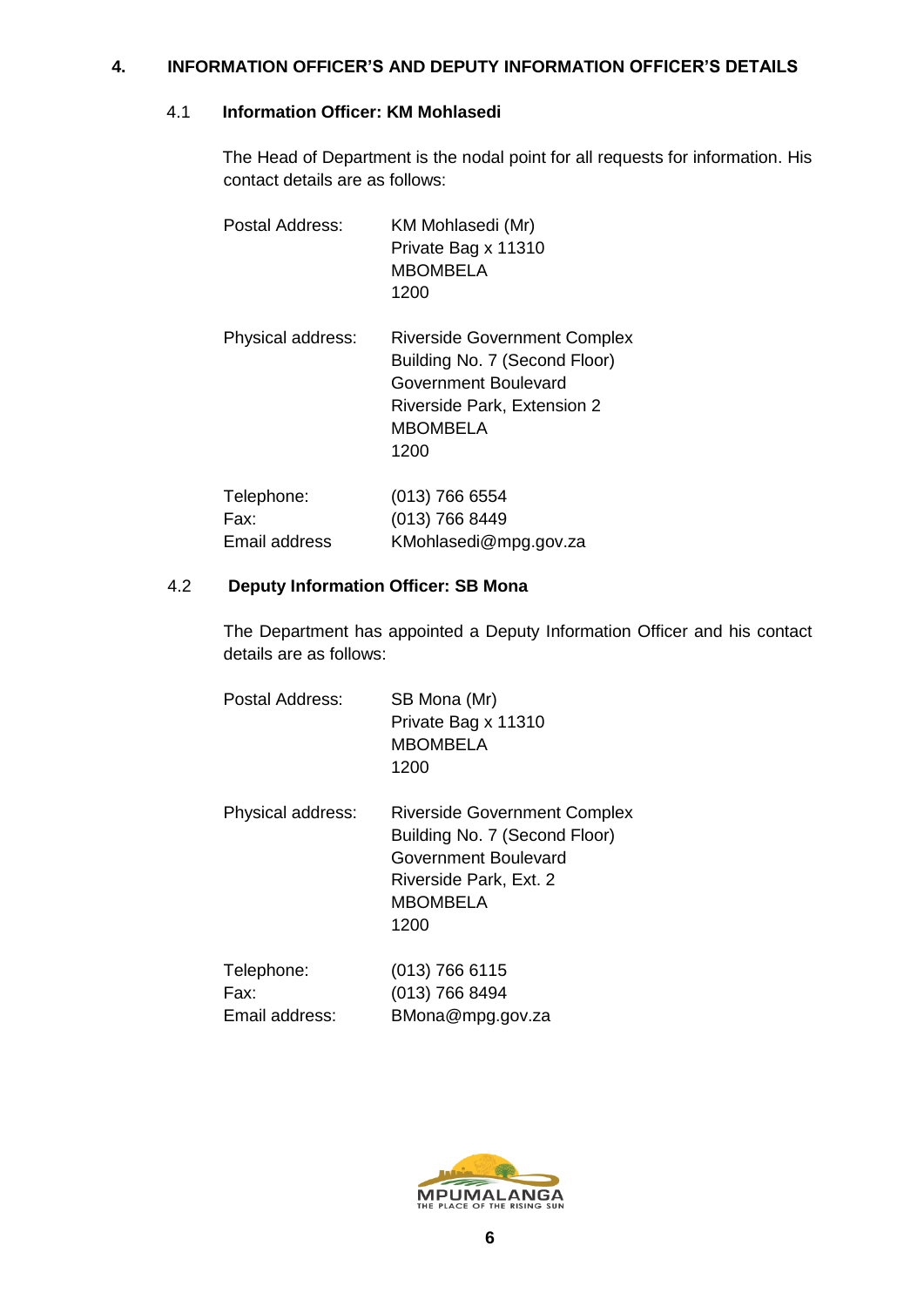### **5. HEAD OFFICE AND DISTRICT OFFICES CONTACT DETAILS**

| Postal address:                | The Department of Public Works, Roads and Transport<br>Private Bag X 11310<br><b>MBOMBELA</b><br>1200                                                                                                    |
|--------------------------------|----------------------------------------------------------------------------------------------------------------------------------------------------------------------------------------------------------|
| Physical address:              | The Department of Public Works, Roads and Transport<br><b>Riverside Government Complex</b><br>Building No. 7 (Second Floor)<br>Government Boulevard<br>Riverside Park, Ext. 2<br><b>MBOMBELA</b><br>1200 |
| Telephone:<br>Fax:<br>Website: | (013) 766 6696/9995<br>$(013)$ 766 8449<br>http://dpwrt.mpg.gov.za                                                                                                                                       |

## **Department of Public Works, Roads and Transport**

| Regional Head:                      | <b>Regional Head</b>              |
|-------------------------------------|-----------------------------------|
| <b>Gert Sibande District Office</b> | <b>Bohlabela District Office</b>  |
|                                     |                                   |
| Corner Joubert and Robertson Street | Garage and Graveyard              |
| <b>Batho Pele Building</b>          | Private Bag x1313                 |
| Ermelo                              | Thulamahashe                      |
| 2350                                | 1365                              |
|                                     |                                   |
| Private Bag x 9034                  | P/Bag X1313                       |
| Ermelo                              | Thulamahashi                      |
| 2350                                | 1365                              |
|                                     |                                   |
| Tel: 017-801 5600                   | Tel: 013) 773 0334                |
| Fax: 017-811 5675/27                | Fax: 013) 773 0760/61             |
| <b>Regional Head</b>                | <b>Regional Head</b>              |
| <b>Nkangala District Offices</b>    | <b>Ehlanzeni District Offices</b> |
| Kwamhlanga Government Complex       | 14 Bester Street                  |
| Building 7 & 8                      | Mbombela                          |
| Kwamhlanga                          | 1200                              |
| 1022                                |                                   |
|                                     |                                   |
| Private Bag x4018                   | Private Bag x11226                |
| Kwamhlanga                          | Mbombela                          |
| 1022                                | 1200                              |
| Tel: 013-947 2593                   | Tel: 013 762 5600                 |
| Fax: 013-947 3779                   | Fax: 013 753 2771                 |

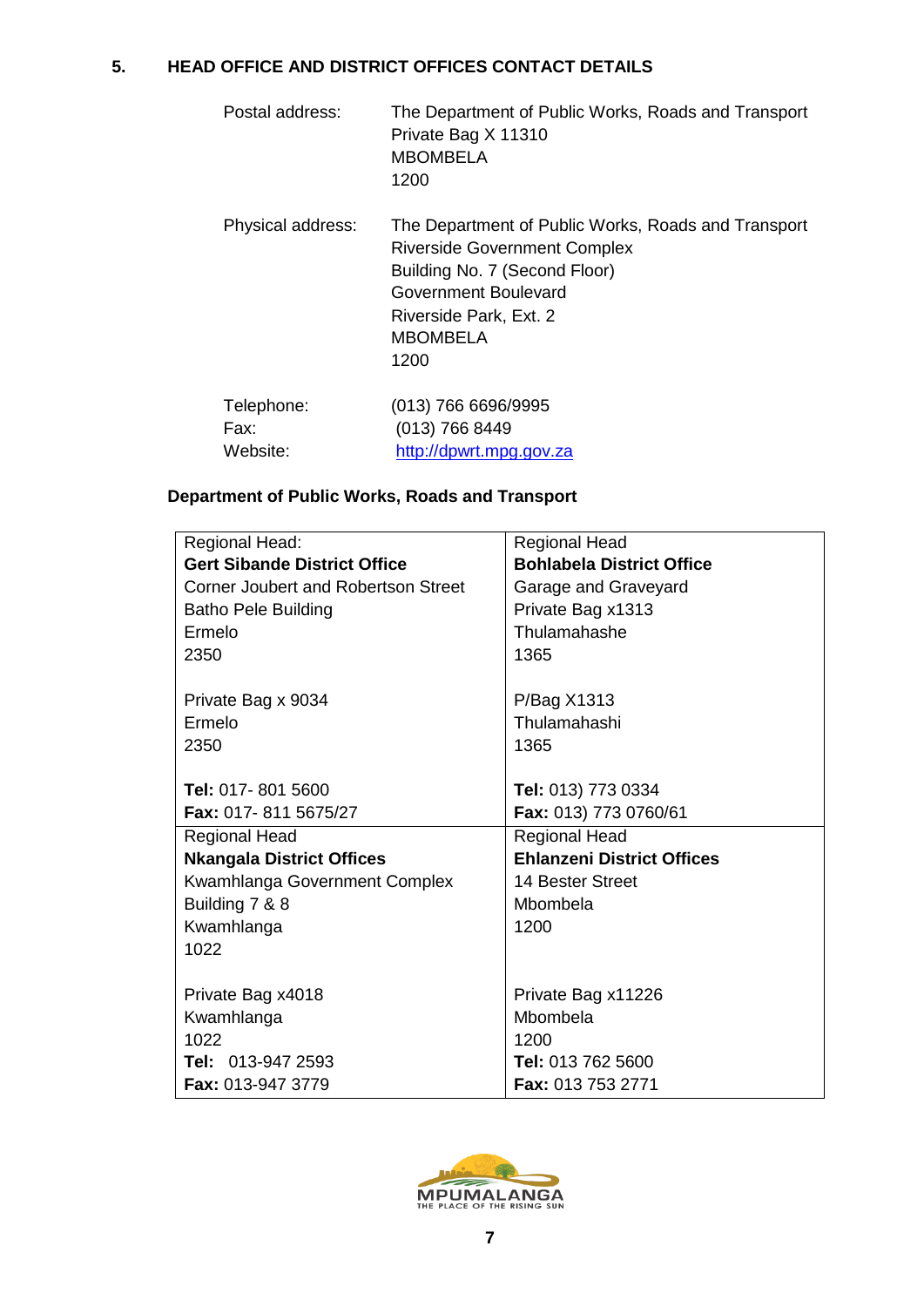#### **6. GUIDE ON HOW TO USE THE MANUAL**

This guide is intended to provide guidance on how the public can have access to information relating to the functioning of Department at all levels: Head Office and Regional Offices.

### **6.1 Records that may be requested [section 14 (1) (d]**

- 6.1.1 Certain records, excluding records with restricted access, are automatically available without a person having to request them through the PAIA (item 6.2 below of this manual)
- 6.1.2 Other records maintained by the DPWRT must be requested from the Information Officer in terms of the procedures defined in sections 17 to 32 of the PAIA.

#### **6.2 Records automatically available - section 15 (1) (a)**

 6.2.1 In terms of the Act, certain records can be accessed without a person having to request access. The following documents/subjects are available on the website of the Department:

|                                      | <b>DESCRIPTION OF CATEGORY OF   MANNER OF ACCESS TO RECORDS</b> |
|--------------------------------------|-----------------------------------------------------------------|
| <b>RECORDS</b>                       | AUTOMATICALLY   (e.g. website) (SECTION 15(1)(a))               |
| <b>AVAILABLE IN TERMS OF SECTION</b> |                                                                 |
| 15(1)(a) OF THE PROMOTION OF         |                                                                 |
| ACCESS TO INFORMATION ACT,           |                                                                 |
| 2000                                 |                                                                 |
|                                      |                                                                 |

| FOR INSPECTION IN TERMS OF SECTION 15(1)(a)(i):                                                                                                                                                                                                 |                                                                                                                                                                                                                                            |  |
|-------------------------------------------------------------------------------------------------------------------------------------------------------------------------------------------------------------------------------------------------|--------------------------------------------------------------------------------------------------------------------------------------------------------------------------------------------------------------------------------------------|--|
| Strategic Plan<br>$\bullet$                                                                                                                                                                                                                     | The records listed are available from the following                                                                                                                                                                                        |  |
| <b>Annual Performance Plans</b>                                                                                                                                                                                                                 | address:                                                                                                                                                                                                                                   |  |
| <b>Annual Reports</b><br>$\bullet$                                                                                                                                                                                                              |                                                                                                                                                                                                                                            |  |
| <b>Tenders</b><br>$\bullet$                                                                                                                                                                                                                     | <b>PHYSICAL ADDRESS:</b>                                                                                                                                                                                                                   |  |
| Posts and Departmental<br><b>Services</b><br>Departmental Acts,<br>$\bullet$<br><b>Regulations and Policies</b><br><b>Departmental Contact Details</b><br>$\bullet$<br><b>Employment Equity Reports</b><br>$\bullet$<br><b>Freight Databank</b> | The Information Officer<br>Department of Public Works, Roads and Transport<br>Building No. 7<br><b>Riverside Government Complex</b><br>Government Boulevard<br><b>MBOMBELA</b><br>1200                                                     |  |
| Pamphlets<br>$\bullet$<br><b>Newsletters</b><br>$\bullet$<br>Promotion of Access to<br>$\bullet$                                                                                                                                                | <b>POSTAL ADDRESS:</b>                                                                                                                                                                                                                     |  |
| Information Act - (PAIA<br>manual)<br>Service Delivery Improvement<br>$\bullet$<br>Plan<br>Policy and Budget Speeches<br><b>Bids Awarded</b>                                                                                                    | Department of Public Works, Roads and Transport<br>Private Bag x 11310<br>MBOMBELA, 1200<br>Tel No: +27 13 766 8231<br>Fax No: +27 13 766 8453<br>Website Address: http://dpwrt.mpg.gov.za<br>Email Address: Communicationdpwrt@mpg.gov.za |  |

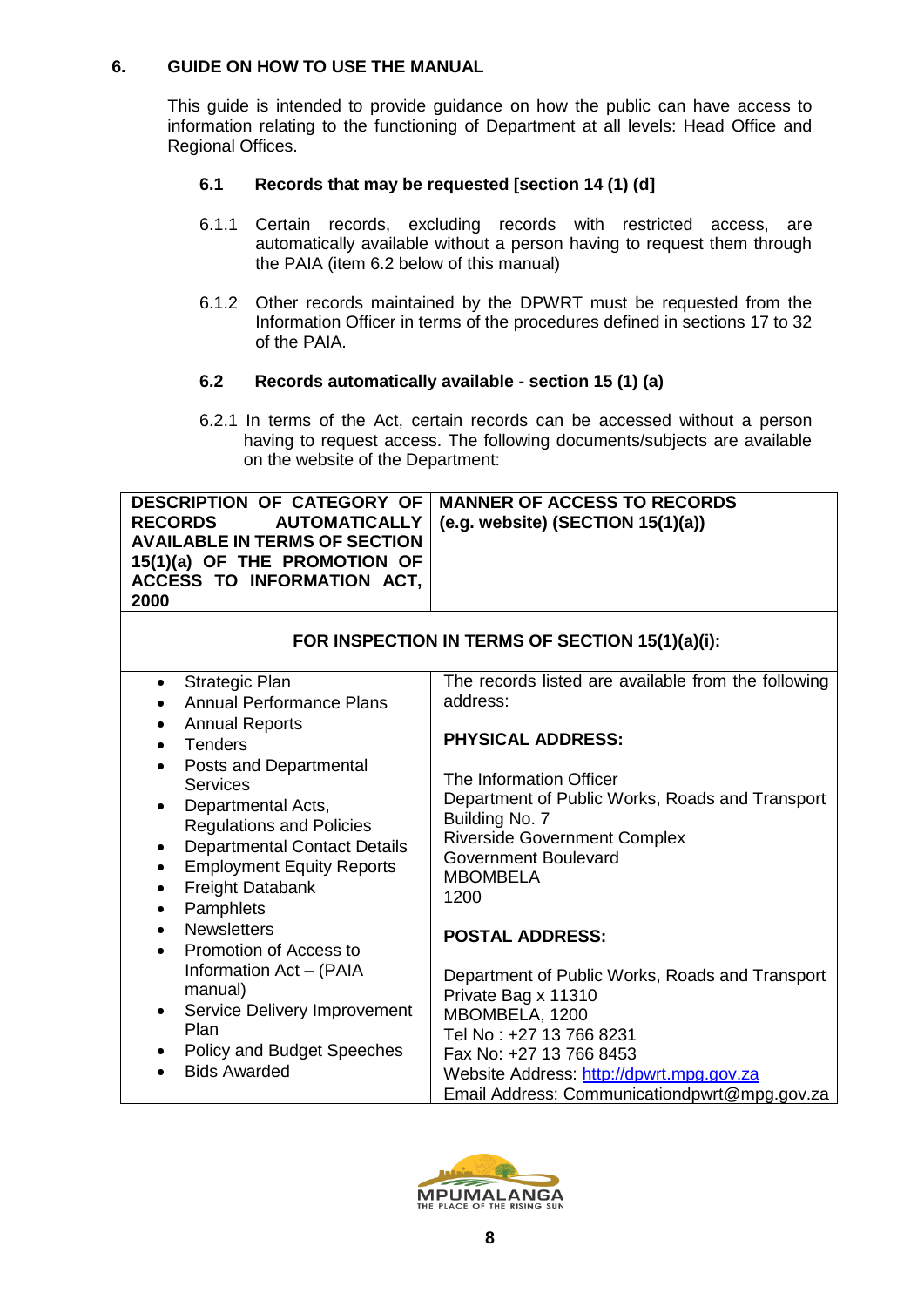| FOR PURCHASING IN TERMS OF SECTION 15(1)(a)(ii): |                                                                                                                                                                                                                                                                                                                                                             |  |
|--------------------------------------------------|-------------------------------------------------------------------------------------------------------------------------------------------------------------------------------------------------------------------------------------------------------------------------------------------------------------------------------------------------------------|--|
| <b>Bids Documents</b><br>$\bullet$               | Records can be purchased from:                                                                                                                                                                                                                                                                                                                              |  |
|                                                  | <b>PHYSICAL ADDRESS:</b>                                                                                                                                                                                                                                                                                                                                    |  |
|                                                  | Mpumalanga Provincial Supply Chain Management<br>No. 7 Government Boulevard,<br>Building No. 9                                                                                                                                                                                                                                                              |  |
|                                                  | <b>Riverside Park</b><br>Extension 2                                                                                                                                                                                                                                                                                                                        |  |
|                                                  | MBOMBELA, 1200                                                                                                                                                                                                                                                                                                                                              |  |
|                                                  | <b>POSTAL ADDRESS:</b><br>Department of Public Works, Roads and Transport<br>Private Bag x 11310<br>MBOMBELA, 1200<br>Tel No: +27 13 766 8231<br>Fax No: +27 13 766 8453<br>Website Address: http://dpwrt.mpg.gov.za<br>Email Address: Communicationdpwrt@mpg.gov.za<br>Tel. No: 013-766 4572<br>Fax No: 013-766 4604<br>Website: http://finance.mpu.gov.za |  |
|                                                  | <b>EHLANZENI DISTRICT OFFICES</b>                                                                                                                                                                                                                                                                                                                           |  |
|                                                  | <b>MBOMBELA</b><br><b>Riverside Government Complex</b><br>Building No 9, Government Boulevard,<br>Mbombela, 1200<br>Telephone Number: 013-766 6339/ 8258<br>Fax Number: 013 - 766 8455                                                                                                                                                                      |  |
|                                                  | <b>MALELANE</b><br>24 Air Street<br>Malelane<br>Telephone Number: 013-790 0719 / 0723<br>Fax Number: 013 - 790 0514                                                                                                                                                                                                                                         |  |
|                                                  | <b>GERT SIBANDE DISTRICT OFFICES</b>                                                                                                                                                                                                                                                                                                                        |  |
|                                                  | <b>PIET RETIEF</b><br>No. 11 Mearsorch Street,<br><b>Piet Retief Office</b><br>Telephone Number: 017-826 1671<br>Fax Number: 017-826 0577                                                                                                                                                                                                                   |  |
|                                                  |                                                                                                                                                                                                                                                                                                                                                             |  |

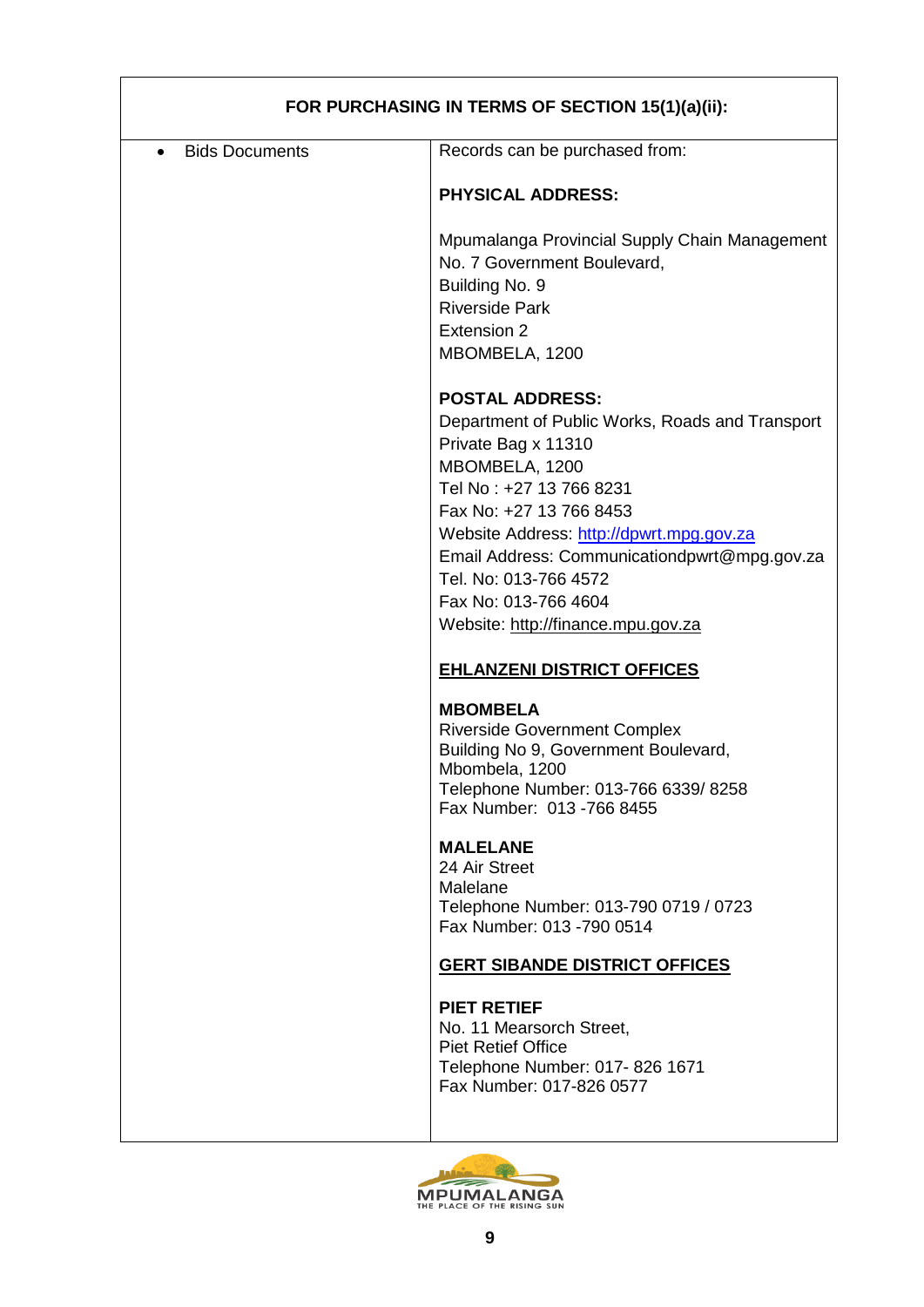| <b>EVANDER</b>                                                                                                                                                                                                                                                              |
|-----------------------------------------------------------------------------------------------------------------------------------------------------------------------------------------------------------------------------------------------------------------------------|
| 10 Cornell Road (previously occupied by<br>Evander Home Affairs Offices),<br>Evander, 2280<br>Telephone Number: 017-632 1607/ 1540/ 1549 Fax<br>Number: 017-632 1395                                                                                                        |
| <b>ELUKWATINI</b><br>Elukwatini Sub Regional offices<br>Office numbers A49<br>and<br>A50<br>(opposite<br>Elukwatini Community Hall) Stand number 12<br>Extension A,<br>Elukwatini, 1190.<br>Telephone Number: 017-883 1396/7                                                |
| <b>NKANGALA DISTRICT OFFICES</b>                                                                                                                                                                                                                                            |
| <b>KWAMHLANGA</b><br>KwaMhlanga Government Complex<br>Department of Finance, Building No. 12,<br><b>Computer Centre</b><br>Telephone Number: 013-766 4872/73/74/75<br>Fax Number: 013-947 2250                                                                              |
| <b>MIDDELBURG</b><br>Department of Public Works, Roads and<br>Transport. Cnr. Lillian Ngoyi and Dr Beyers<br>Naudé Streets, Old TPA Building,<br>Upper ground floor,<br>Office Numbers. A20, 21 and 25<br>Telephone Number: 013-282 8776 / 9151<br>Fax Number: 013-282 8776 |
| <b>SIYABUSWA</b><br>Old Parliament Building, Building No.1, Job<br>Skhosana Street, Siyabuswa, 0472<br>Telephone<br>Number: 072 215 6839 / 013 766<br>7961/62                                                                                                               |
| <b>BOHLABELA DISTRICT OFFICE</b>                                                                                                                                                                                                                                            |
| <b>BUSHBUCKRIDGE</b><br><b>Bushbuckridge Advice Centre</b><br>Department of Finance, Protea Building<br>(Old<br>Telkom Building)<br>Telephone Number: 013-799 2125<br>Fax Number: 013-799 0535                                                                              |

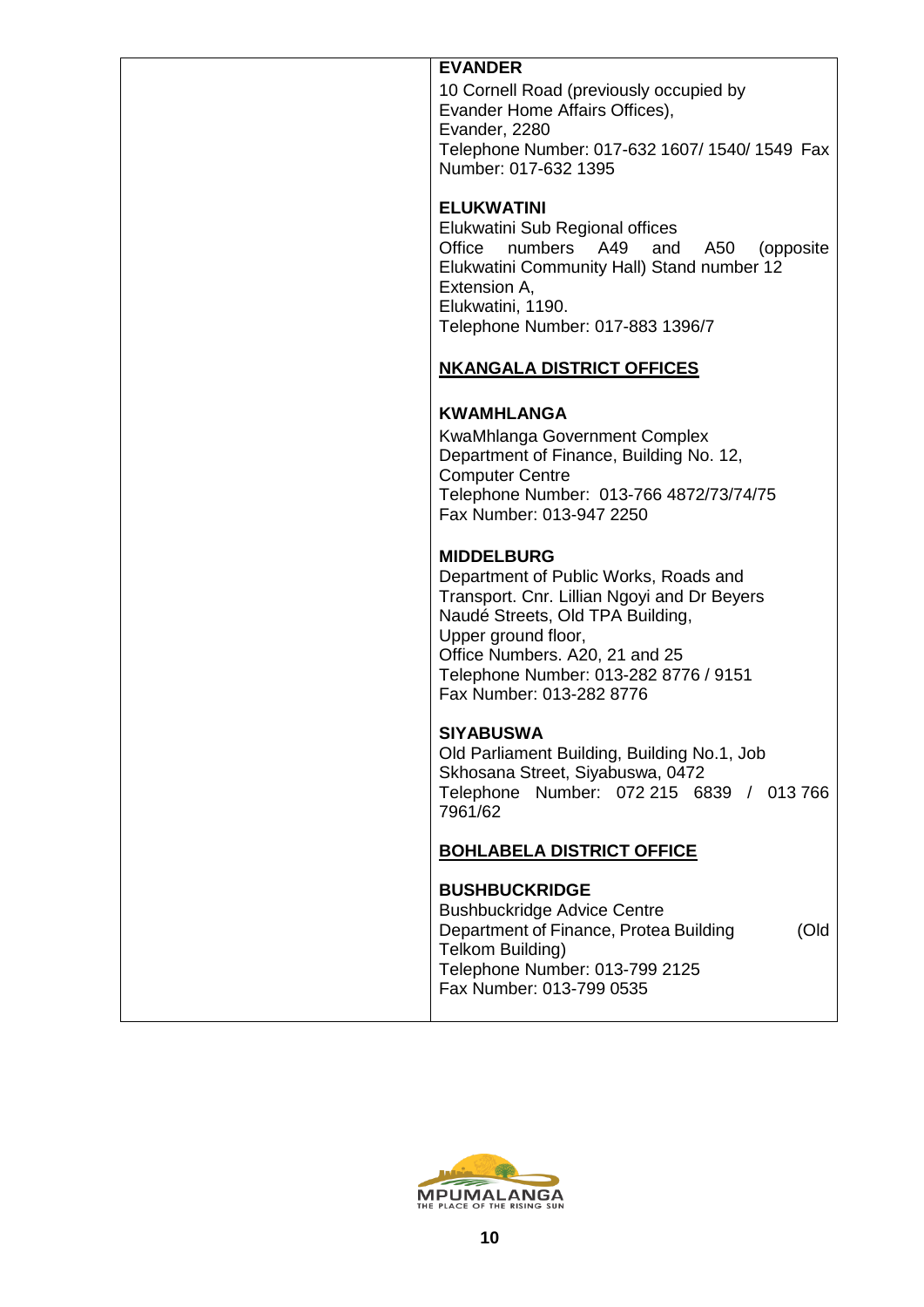| FOR COPYING IN TERMS OF SECTION 15(1)(a)(ii) |                                                                                                                                                                                                                                            |  |
|----------------------------------------------|--------------------------------------------------------------------------------------------------------------------------------------------------------------------------------------------------------------------------------------------|--|
| The list of records above.<br>$\bullet$      | The records may be obtained on request in writing<br>and on payment of a fee prescribed in Annexure C<br>of the PAIA Manual addressed to:                                                                                                  |  |
|                                              | <b>PHYSICAL ADDRESS:</b>                                                                                                                                                                                                                   |  |
|                                              | The Information Officer<br>Department of Public Works, Roads and Transport<br>Building No. 7<br><b>Riverside Government Complex</b><br><b>Government Boulevard</b><br><b>MBOMBELA</b><br>1200                                              |  |
|                                              | <b>POSTAL ADDRESS:</b>                                                                                                                                                                                                                     |  |
|                                              | Department of Public Works, Roads and Transport<br>Private Bag x 11310<br>MBOMBELA, 1200<br>Tel No: +27 13 766 8231<br>Fax No: +27 13 766 8453<br>Website Address: http://dpwrt.mpg.gov.za<br>Email Address: Communicationdpwrt@mpg.gov.za |  |
|                                              |                                                                                                                                                                                                                                            |  |
|                                              | AVAILABLE FREE OF CHARGE IN TERMS OF SECTION 15(1)(a)(iii)                                                                                                                                                                                 |  |
| The list of records above.<br>$\bullet$      | The records may be obtained on request in writing<br>addressed to:                                                                                                                                                                         |  |
|                                              | <b>PHYSICAL ADDRESS:</b>                                                                                                                                                                                                                   |  |
|                                              | The Information Officer<br>Department of Public Works, Roads and Transport<br>Building No. 7<br><b>Riverside Government Complex</b><br><b>Government Boulevard</b><br><b>MBOMBELA</b><br>1200                                              |  |
|                                              | <b>POSTAL ADDRESS:</b>                                                                                                                                                                                                                     |  |
|                                              | Department of Public Works, Roads and Transport<br>Private Bag x 11310<br>MBOMBELA, 1200<br>Tel No: +27 13 766 8231<br>Fax No: +27 13 766 8453<br>Website Address: http://dpwrt.mpg.gov.za<br>Email Address: Communicationdpwrt@mpg.gov.za |  |

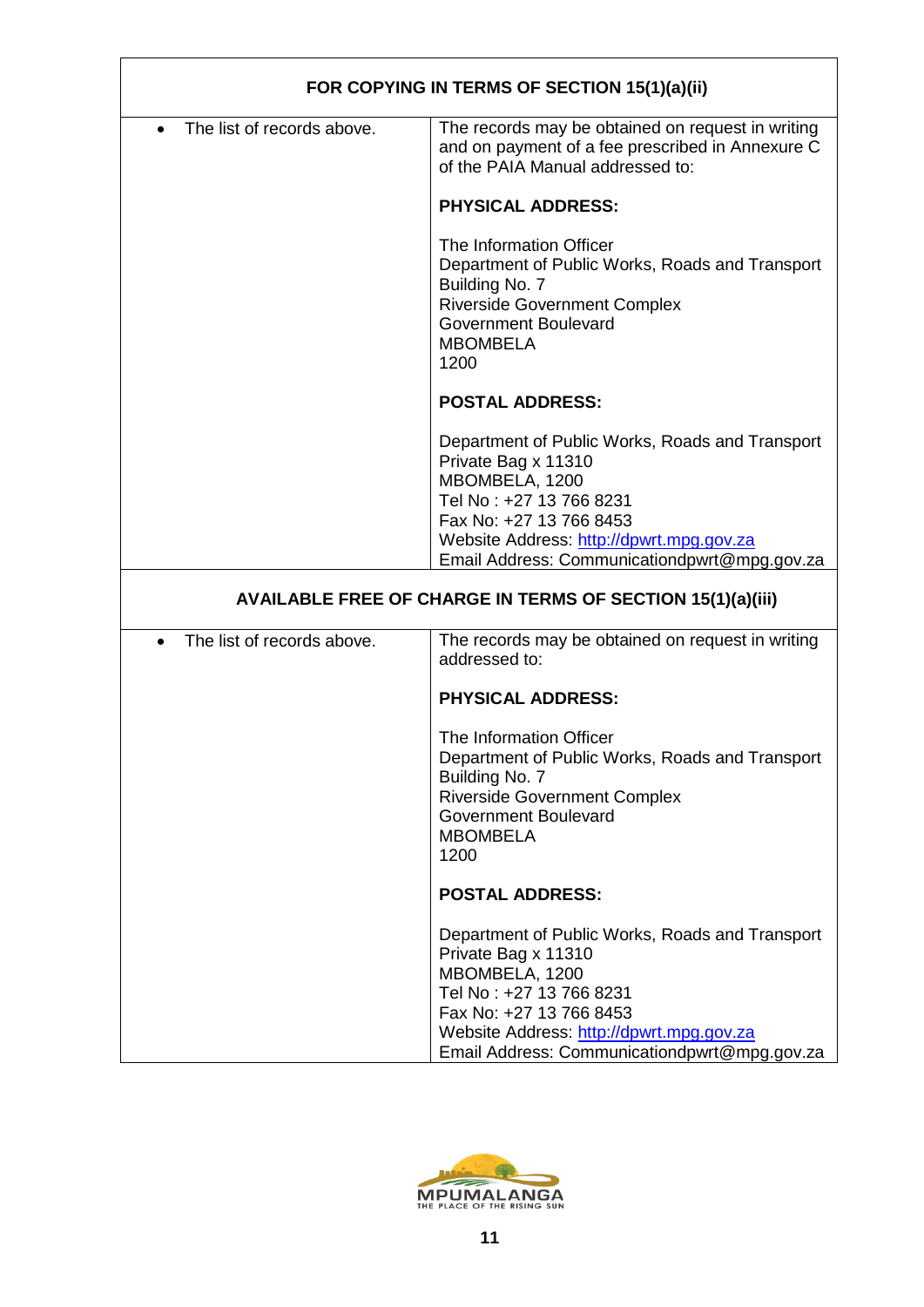#### **6.3 Documents not automatically available – section 33**

The documents not listed on item 6.2 shall be made available on request by members of the public following certain procedures required by the act and at certain times disclosure may be refused.

#### **7. HOW TO SUBMIT A REQUEST FOR INFORMATION TO THE DPWRT**

Requests for access to records of the Department may be submitted to DPWRT Head Office or any of the districts offices indicated above. The request form may be sent through the following methods:

- Fax
- E-mail
- Post Office or
- Hand delivered

The request must be submitted on the prescribed form. A copy of the form is attached as ANNEXURE - A. All relevant parts must be completed. Once completed, the form must be forwarded to the IO or DIO. The name, addresses and contact details of IO or DIO are listed under sub-heading 4.

In terms of the act, where the records requested do not contain personal information of the requester, a request fee is payable by the requester before the request can be dealt with. A further access fee (see ANNEXURE - C) is payable before access to the relevant records is granted.

### **8. DECISION REGARDING ACCESS**

- 8.1 After the Information Officer has made a decision on the request, the requester will be informed of such a decision within 30 days after receipt of the request in such a manner, which the requester wanted to be notified in,
- 8.2 The Information Officer may extend that period by a further period not exceeding 30 days if he/she needs to search through large amounts of documentation, to search in other offices. The requester has to give written permission to this extension or may lodge an internal appeal.
- 8.3 If the requester is not given a decision within 30 days of the original request, it would be regarded as a refusal of the request.

## **9. THE REMEDIES AVAILABLE IF THE PROVISIONS OF THE ACT ARE NOT COMPLIED WITH – SECTION 14(1) (H)**

#### **9.1 Internal appeal**

9.1.1 A requester may lodge an internal appeal with the Member of the Executive Council (MEC) of Public Works, Roads and Transport against a decision by the Information Officer/Deputy Information Officer to refuse a request and such

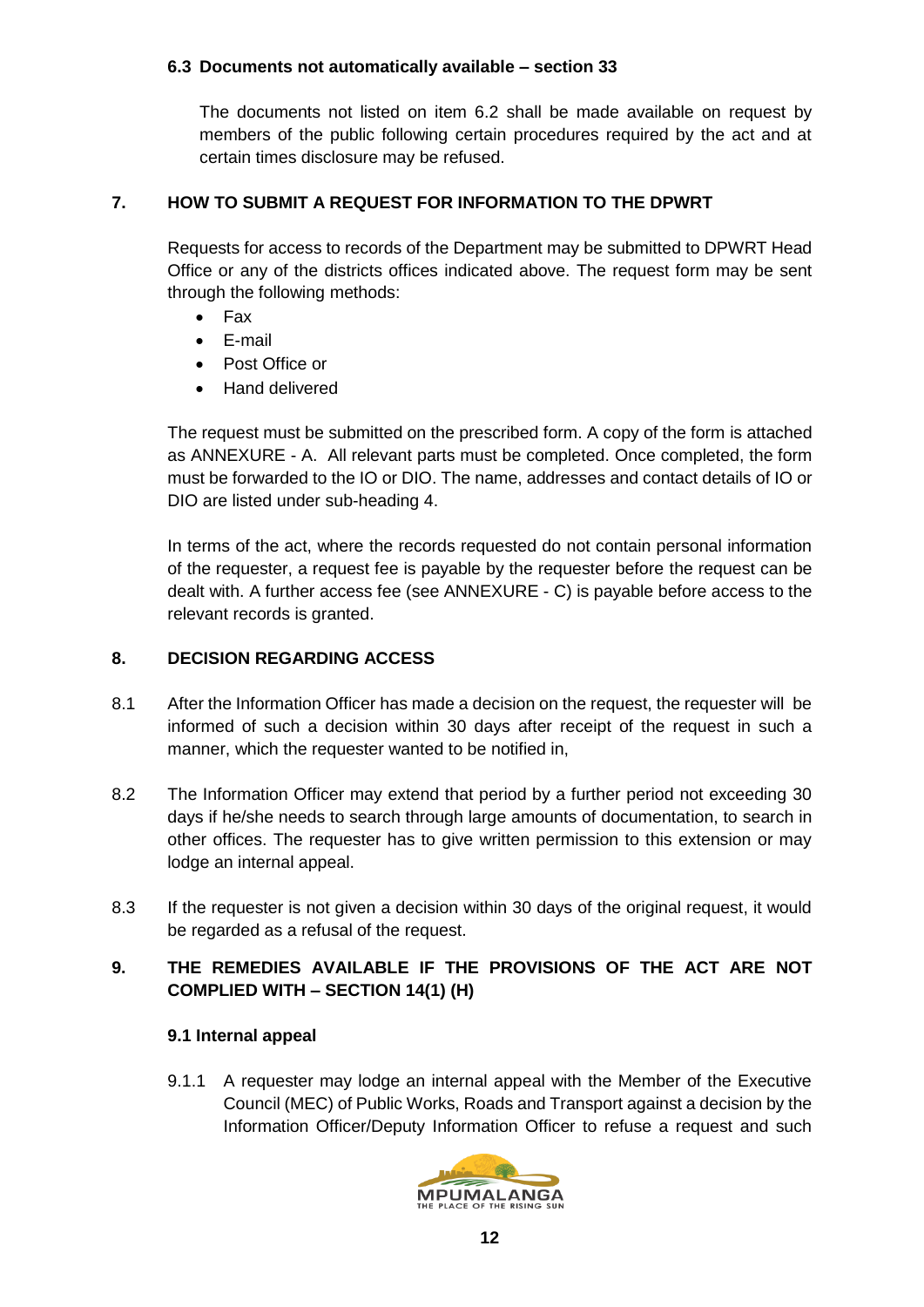refusal is not based on any ground of refusal mentioned in the Act; or against the request and access fees, or an extended period to deal with the request**.** The "NOTICE OF INTERNAL APPEAL" form is attached as ANNEXURE - B.

- 9.1.2 The appeal must be made within 60 days from the date the request was refused or after notice has been given to a third party about a decision by the Deputy Information Officer. The appeal must be delivered or sent to the address, fax number of electronic mail address of the Deputy Information Officer.
- 9.1.2 If the requester wishes to challenge the refusal of a PAIA request after exhausting the internal remedy, he/ she may approach the Magistrates Court for appropriate relief within 180 days of being notified of a decision of an internal appeal for refusing information.

### **10. AVAILABILITY OF THE MANUAL**

- 9.1 The manual is available in English at the Department of Public Works Roads and Transport.
- 9.2. It is also available on the website of the Department of Public Works Roads and Transport: www.dpwrt@mpg.gov.za
- 9.2. Translated versions of the manual will also be made available in three official languages.

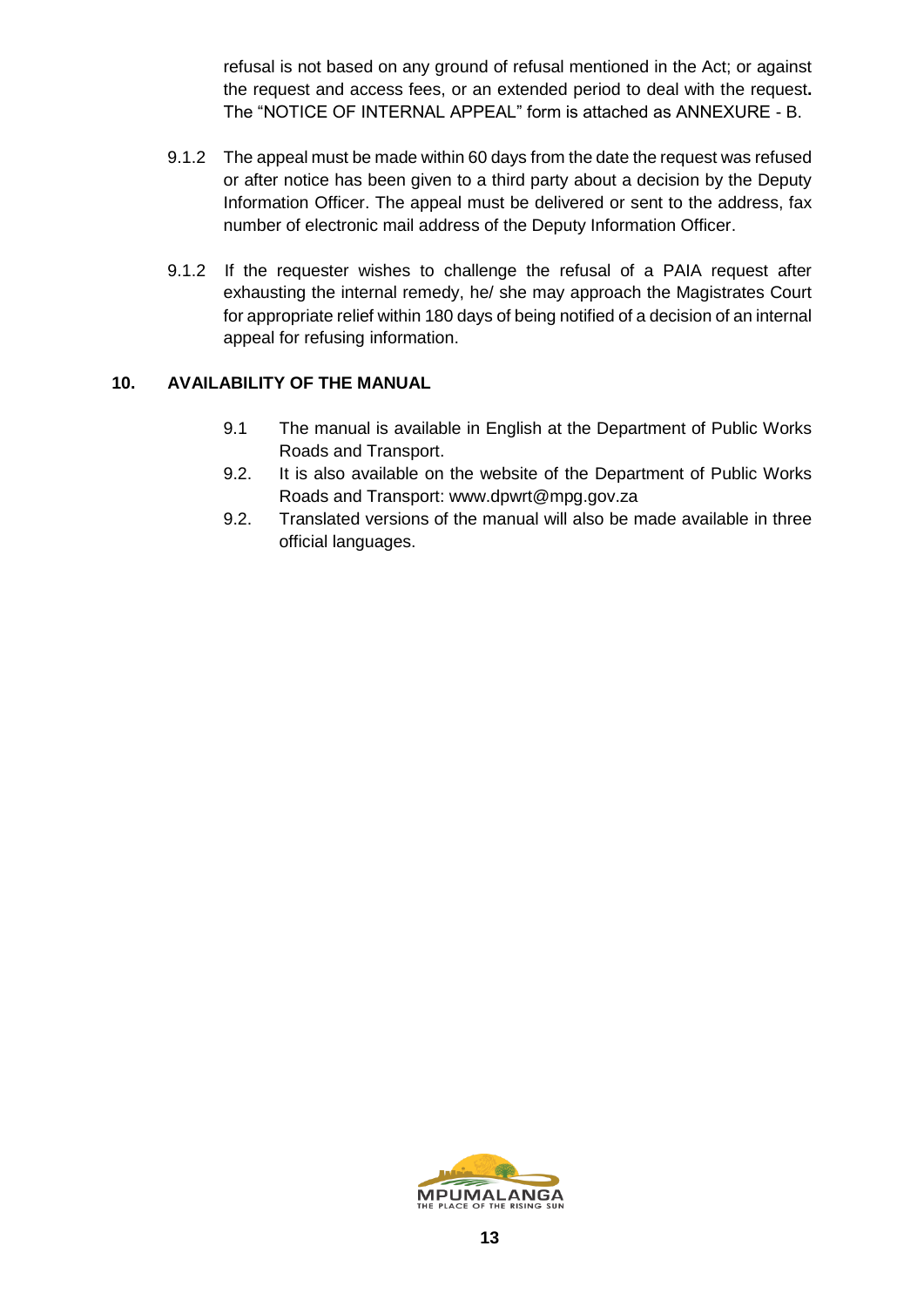### **FORM A**

**REQUEST FOR ACCESS TO RECORD OF PUBLIC BODY** (Section 18 (1) of the Promotion of Access to Information Act, 2000 (Act No. 2 of 2000) [Regulation 2]

| FOR DEPARTMENTAL USE                                        |  |               |        |  |  |  |  |  |
|-------------------------------------------------------------|--|---------------|--------|--|--|--|--|--|
|                                                             |  |               |        |  |  |  |  |  |
| Information                                                 |  |               |        |  |  |  |  |  |
| Officer/Deputy Information                                  |  | Officer<br>on | (date) |  |  |  |  |  |
|                                                             |  |               |        |  |  |  |  |  |
|                                                             |  |               |        |  |  |  |  |  |
|                                                             |  |               |        |  |  |  |  |  |
| Signature of Information Officer/Deputy Information Officer |  |               |        |  |  |  |  |  |
|                                                             |  |               |        |  |  |  |  |  |

## **A. PARTICULARS OF PUBLIC BODY**

| <b>INFORMATION OFFICER:</b>        | <b>POSTAL ADDRESS:</b>  |
|------------------------------------|-------------------------|
| <b>MR KM MOHLASEDI</b>             | Private Bag x 11310     |
|                                    | <b>MBOMBELA</b>         |
|                                    | 200                     |
| Telephone:                         | $(013)$ 766 6554        |
| Fax:                               | $(013)$ 766 8449        |
| Email address:                     | KMohlasedi@mpg.gov.za   |
| <b>DEPUTY INFORMATION OFFICER:</b> | <b>POSTAL ADDRESS:</b>  |
| <b>MR SB MONA</b>                  | Private Bag x 11310     |
|                                    | <b>MBOMBELA</b>         |
|                                    | 1200                    |
| <b>GENERAL INFORMATION:</b>        | <b>PHYSICAL ADRESS:</b> |

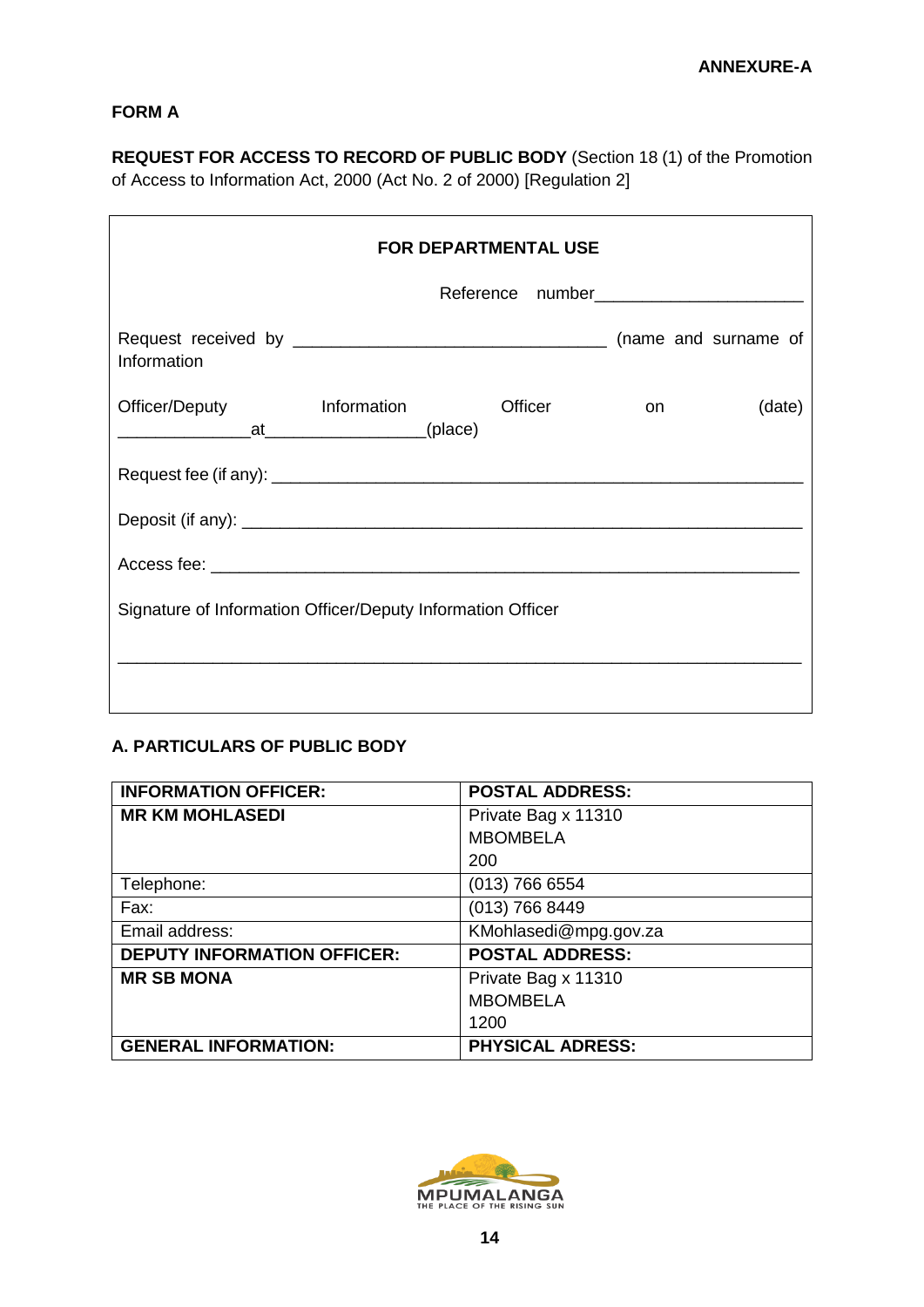|            | <b>POSTAL ADDRESS:</b> |
|------------|------------------------|
|            | Private Bag x 11310    |
|            | <b>MBOMBELA</b>        |
|            | 1200                   |
| Telephone: | (013) 766 6696/ 9995   |
| Fax:       | $(013)$ 766 8453       |
| Website:   | pwrt.mpg.gov.za        |

## **B. PARTICULARS OF PERSON REQUESTING ACCESS TO THE RECORD**

|                | <b>REQUEST FOR ACCESS TO INFORMATION</b>                                         |
|----------------|----------------------------------------------------------------------------------|
|                |                                                                                  |
|                |                                                                                  |
|                |                                                                                  |
|                |                                                                                  |
|                |                                                                                  |
|                |                                                                                  |
| proof if any): | Capacity in which request is made, when made on behalf of another person (Attach |

## **C. PARTICULARS OF A PERSON ON WHOSE BEHALF A REQUEST IS MADE**

| This section must be completed only if a request for information is made on behalf<br>of another person. |  |
|----------------------------------------------------------------------------------------------------------|--|
| <b>FULL NAMES:</b>                                                                                       |  |
| <b>IDENTITY UNMBER:</b>                                                                                  |  |
|                                                                                                          |  |

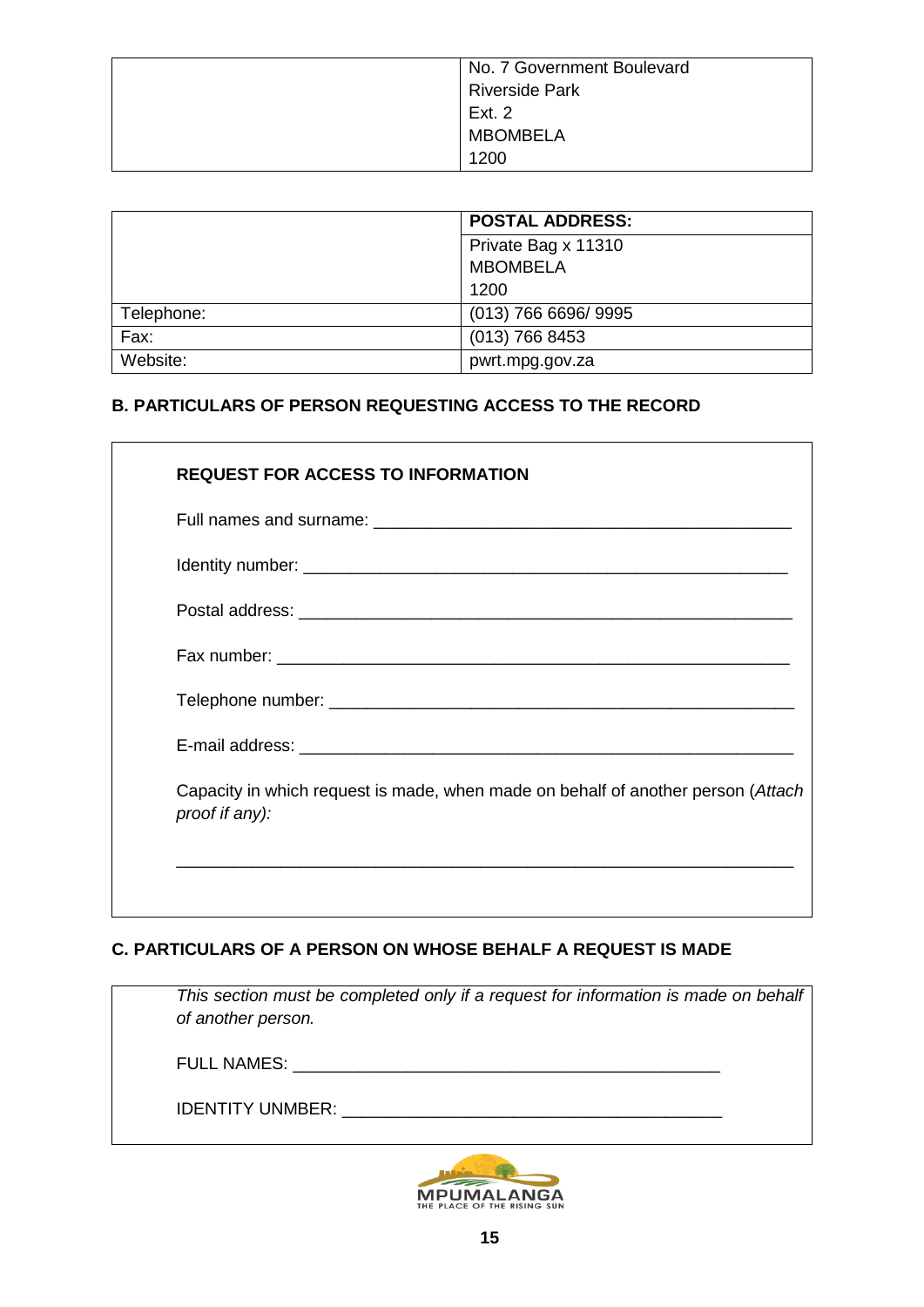#### **D. PARTICULARS OF RECORDS**

- *i. Provide full particulars of the record to which access is requested, including the reference number if that is known to you, to enable the record to be located.*
- *ii. If the provided space is inadequate please continue on a separate folio and attach it to this form. The requester must sign all the additional folios.*

| <b>DESCRIPTION</b> |                | OF                 | RECORD:   |                 |  |  |
|--------------------|----------------|--------------------|-----------|-----------------|--|--|
|                    |                |                    |           |                 |  |  |
|                    |                |                    |           |                 |  |  |
| available)         |                |                    |           | (               |  |  |
| <b>ANY</b>         | <b>FURTHER</b> | <b>PARTICULARS</b> | <b>OF</b> | <b>RECORDS:</b> |  |  |
|                    |                |                    |           |                 |  |  |
|                    |                |                    |           |                 |  |  |
|                    |                |                    |           |                 |  |  |

## **E. FEES**

- i. A request for access to a record, other than record containing personal information about yourself (case file), will be processed only after a request fee has been paid.
- ii. You will be notified of the amount required to be paid as the request fee.
- iii. The fee payable for access to a record depends on the form in which access is required and the reasonable time required to search for and prepare a record.
- iv. If you qualify for exemption of the payment of any fee, please state the reason therefore.

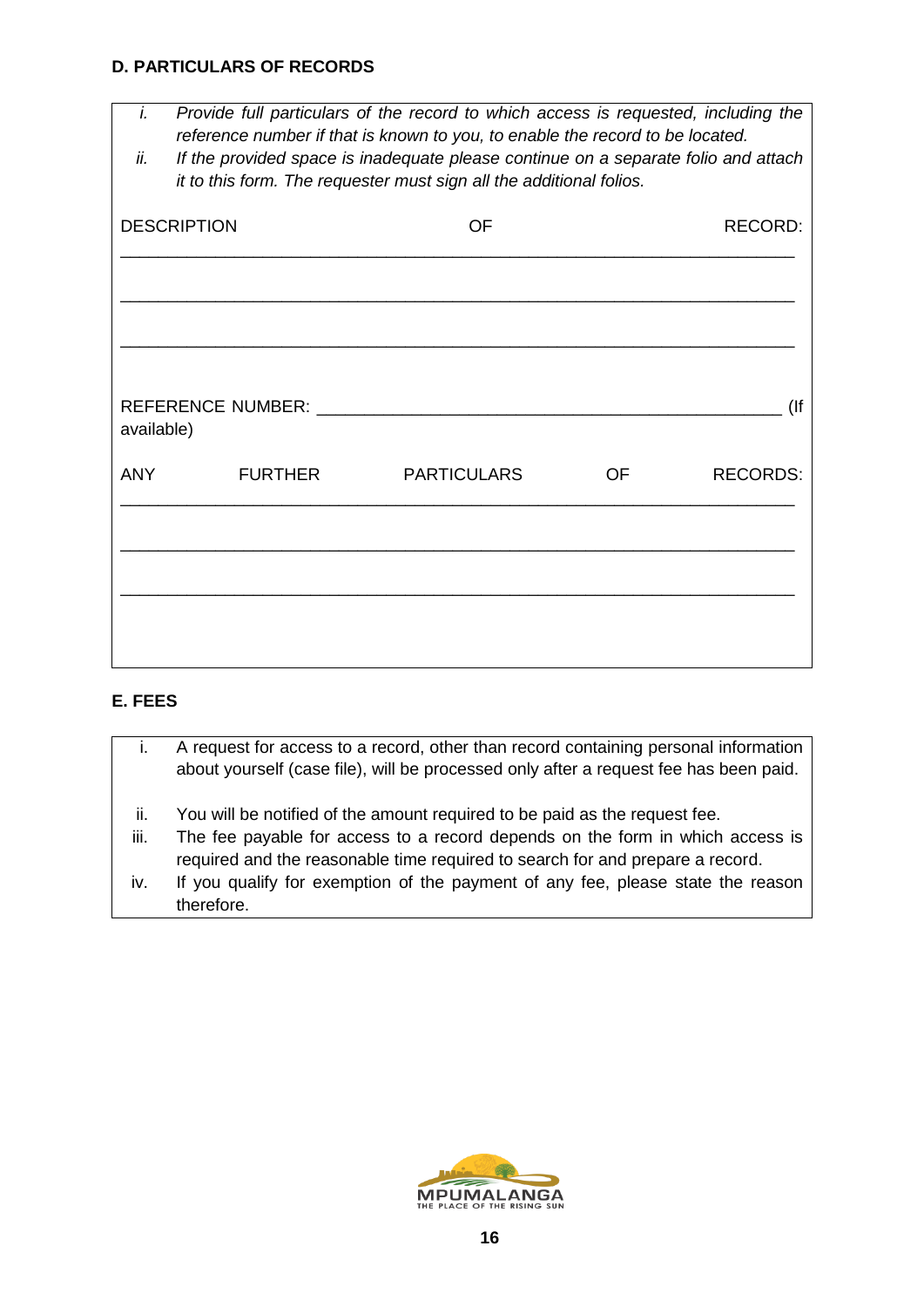### **REASON(S) FOR EXEMPTION FROM PAYMENT OF FEES:**

## **F. FORM OF ACCESS TO RECORD**

If you are prevented by disability to read, view or listen to the record in the form of access provided for in 1 to 4 hereunder, state your disability and indicate in which form the record is required. Disability:  $\vert$  Form in which record is required: *Mark the appropriate box with an X* NOTES: i. Compliance with your request for access in the specified form may depend on the form in which the record is available. ii. Access in the form requested may be refused in certain circumstances. In such a case you will be informed if access will be granted in another form. iii. The fee payable for access to the record, if any, will be determined partly by the form in which access is requested. **1. If the record is in written or printed form:** copy of record\* inspection of record **2. If record consists of visual images** (this includes photographs, slides, video recordings, computer-generated images, sketches, etc: view the images  $\log$  copy of the images<sup>\*</sup>  $\log$  transcription of the images\* **3. If record consists of recorded words or information which can be reproduced in sound:** listen to the soundtrack(audio cassette) transcription of soundtrack\* (written or printed document) **4. If record is held on computer or in an electronic or machine-readable form:** printed copy of record' printed copy of information derived from the record\* copy in computer readable form\* (stiffy or compact disc) \*If you requested a copy or transcription of a record (above), do you wish the copy or transcription to be posted to you? **A postal fee is payable.** YES NO Note that if the record is not available in the language you prefer, access may be granted in



the language in which the record is available.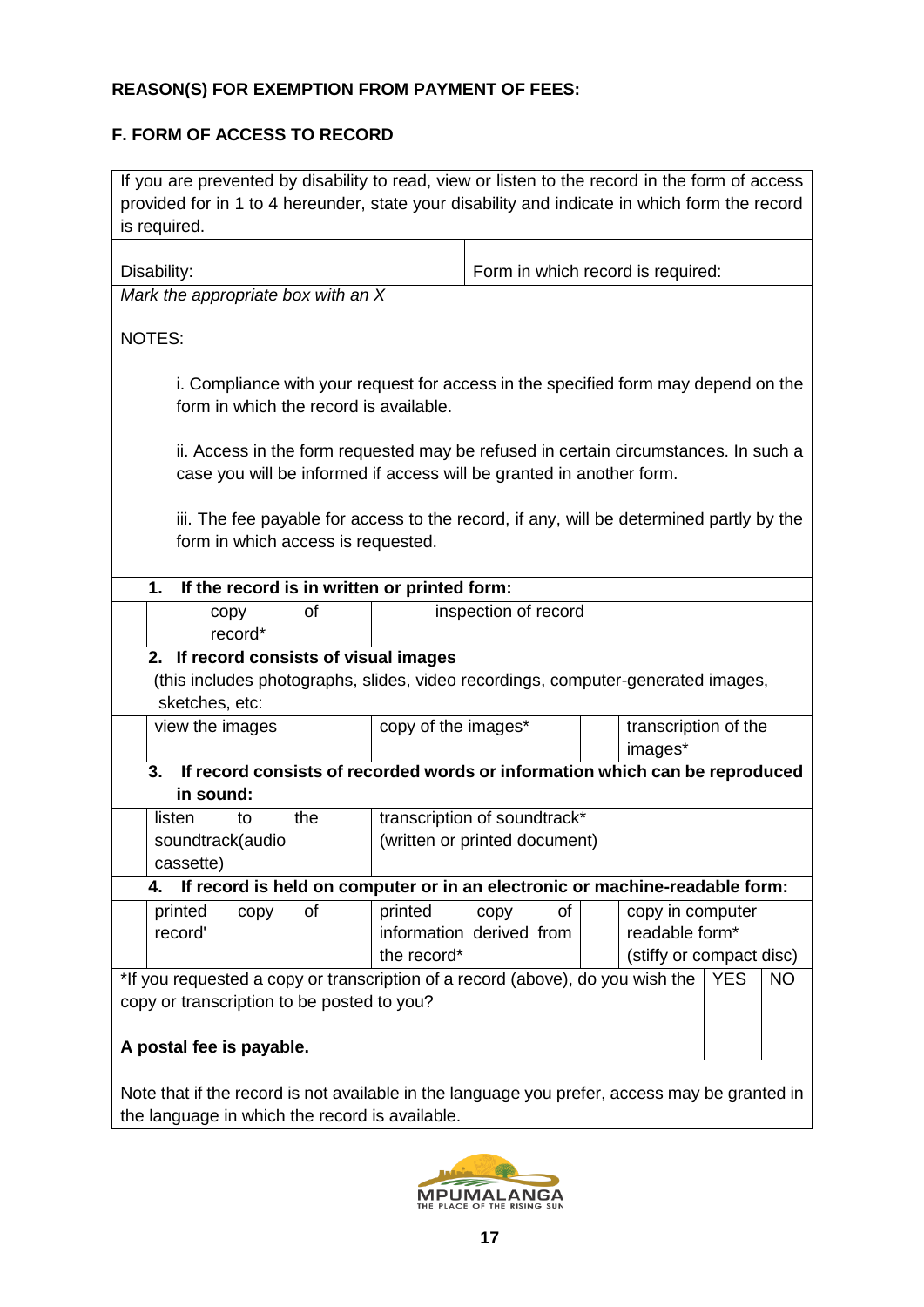In which language would you prefer the record? \_\_\_\_\_\_\_\_\_\_\_\_\_\_\_\_\_\_\_\_\_\_\_\_\_\_\_\_\_\_\_\_\_

### **G. NOTICE OF DECISION REGARDING REQUEST FOR ACCESS**

*You will be notified whether your request has been approved/ denied. If you wish to be informed in another manner, please specify the manner and provide the necessary particulars to enable compliance with your request*

How would you prefer to be informed of the decision regarding your request for access to the record?

\_\_\_\_\_\_\_\_\_\_\_\_\_\_\_\_\_\_\_\_\_\_\_\_\_\_\_\_\_\_\_\_\_\_\_\_\_\_\_\_\_\_\_\_\_\_\_\_\_\_\_\_\_\_\_\_\_\_\_\_\_\_\_\_\_\_\_\_\_\_\_\_\_

Signed at \_\_\_\_\_\_\_\_\_\_\_\_\_\_\_\_\_this \_\_\_\_\_\_\_\_day of\_\_\_\_\_\_\_\_\_\_\_\_\_\_\_\_\_\_\_\_\_20\_\_\_\_\_\_\_\_\_

\_\_\_\_\_\_\_\_\_\_\_\_\_\_\_\_\_\_\_\_\_\_\_\_\_\_\_\_\_\_\_\_\_\_\_\_\_\_\_\_\_\_\_\_\_\_\_\_\_\_\_\_\_\_\_\_\_\_\_\_\_\_\_\_\_\_\_\_\_\_\_\_\_

\_\_\_\_\_\_\_\_\_\_\_\_\_\_\_\_\_\_\_\_\_\_\_\_ **SIGNATURE OF REQUESTER OR PERSON ON WHOSE BEHALF THE REQUEST IS MADE**

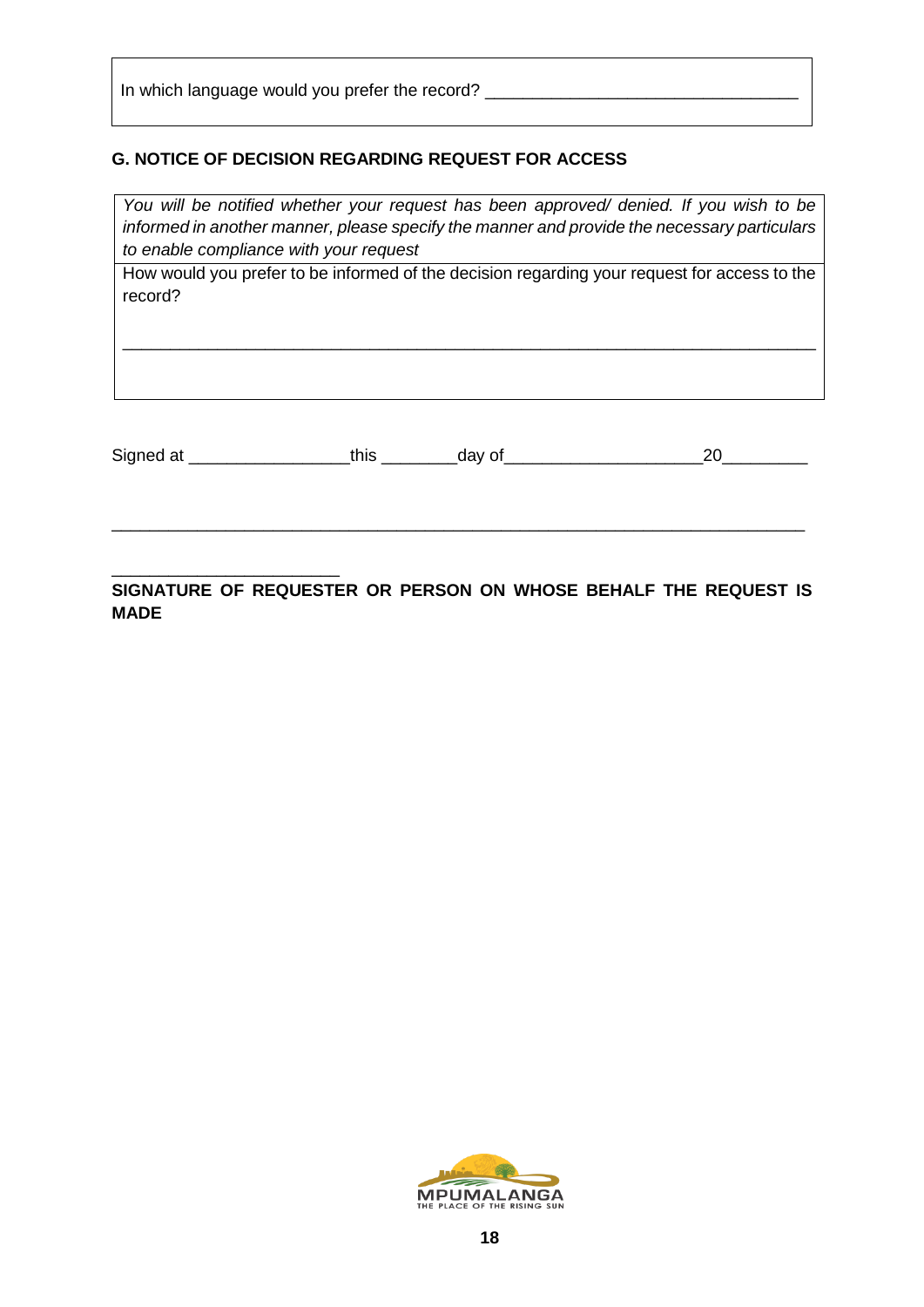### **FORM B**

### **NOTICE OF INTERNAL APPEAL**

(Section 75 of the Promotion of Access to Information Act 2000 (Act No. 2 of 2000)) [Regulation 8]

> STATE YOUR REFERENCE NUMBER:

\_\_\_\_\_\_\_\_\_\_\_\_\_\_\_\_\_\_\_\_\_\_\_\_\_\_\_\_\_\_

Note: A person who lodges an internal appeal may have to pay an appeal fee. If an appeal fee is payable, the decision of the internal appeal may be deferred until the fee is paid.

#### **A. PARTICULARS OF PUBLIC BODY**

| <b>INFORMATION OFFICER:</b>        | <b>POSTAL ADDRESS:</b>     |
|------------------------------------|----------------------------|
| <b>MR KM MOHLASEDI</b>             | Private Bag x 11310        |
|                                    | <b>MBOMBELA</b>            |
|                                    | 200                        |
| Telephone:                         | (013) 766 6554             |
| Fax:                               | (013) 766 8449             |
| Email address:                     | KMohlasedi@mpg.gov.za      |
| <b>DEPUTY INFORMATION OFFICER:</b> | <b>POSTAL ADDRESS:</b>     |
| <b>MR SB MONA</b>                  | Private Bag x 11310        |
|                                    | <b>MBOMBELA</b>            |
|                                    | 1200                       |
| <b>GENERAL INFORMATION:</b>        | <b>PHYSICAL ADRESS:</b>    |
|                                    | No. 7 Government Boulevard |
|                                    | <b>Riverside Park</b>      |
|                                    | Fxt 2                      |
|                                    | <b>MBOMBELA</b>            |
|                                    | 1200                       |
|                                    | <b>POSTAL ADDRESS:</b>     |
|                                    | Private Bag x 11310        |
|                                    | <b>MBOMBELA</b>            |
|                                    | 1200                       |
| Telephone:                         | (013) 766 6696/ 9995       |
| Fax:                               | (013) 766 8453             |
| Website:                           | pwrt.mpg.gov.za            |

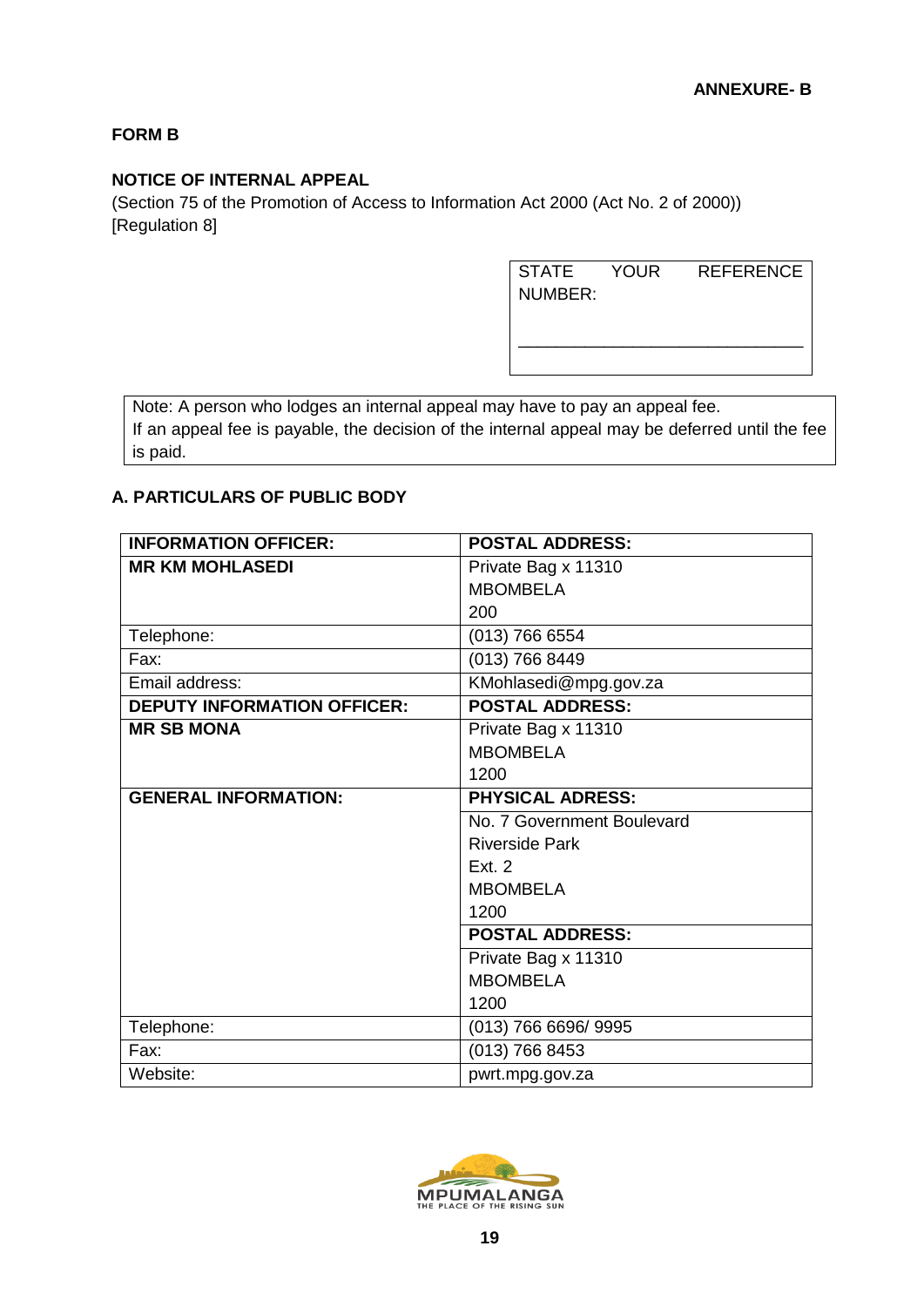### **B. PARTICULARS OF REQUESTER / THIRD PARTY WHO LODGES THE INTERNAL APEAL**

| i. The particulars of the person who lodge the internal appeal must be given below.   |
|---------------------------------------------------------------------------------------|
|                                                                                       |
|                                                                                       |
|                                                                                       |
|                                                                                       |
|                                                                                       |
|                                                                                       |
| ii. Proof of the capacity in which appeal is lodged, if applicable, must be attached. |
|                                                                                       |

## **C. PARTICULARS OF THE THIRD PERSON**

| This section must be completed ONLY if a third party (other than the requester) is lodging                                                                         |
|--------------------------------------------------------------------------------------------------------------------------------------------------------------------|
| the internal appeal.<br><u> 1980 - Johann Barn, mars ann an t-Amhain Aonaichte ann an t-Amhain Aonaichte ann an t-Amhain Aonaichte ann an</u>                      |
| <i>i.</i> of the appellant is a third person and not the person who originally requested the<br>information, the particulars of the requester must be given below: |
|                                                                                                                                                                    |
|                                                                                                                                                                    |
|                                                                                                                                                                    |
|                                                                                                                                                                    |
|                                                                                                                                                                    |
|                                                                                                                                                                    |
| Capacity in which an internal appeal on behalf of the person who originally<br>requested                                                                           |
| Information:                                                                                                                                                       |
|                                                                                                                                                                    |
| <b>AA LEE</b>                                                                                                                                                      |



MPUMALANGA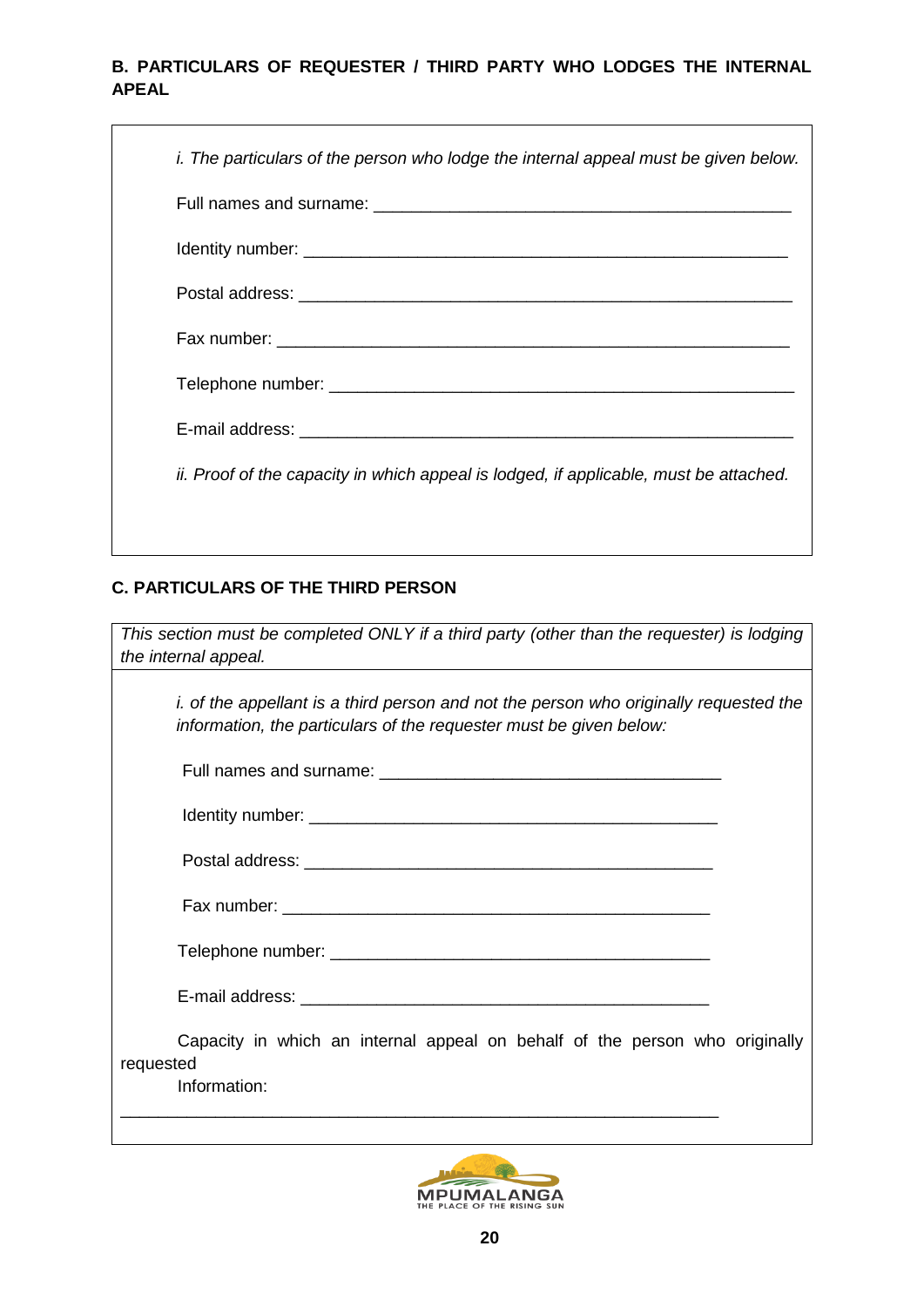### **D. THE DECISON AGAIST WHICH THE INTERNAL APEAL IS LODGED**

|      | Mark the decision against which the internal appeal is lodged with an X in the appropriate |
|------|--------------------------------------------------------------------------------------------|
| box: |                                                                                            |
|      | Refusal of request for access                                                              |
|      | Decision regarding fees prescribed in terms of section 22 of the Act                       |
|      | Decision regarding the extension of the period within which the request must be            |
|      | dealt                                                                                      |
|      | with in terms of section 26(I) of the Act                                                  |
|      | Decision in terms of section 29(3) of the Act to refuse access in the form requested       |
|      | by the requester                                                                           |
|      | Decision to grant request for access                                                       |
|      |                                                                                            |

### **E. GROUNDS FOR APPEAL**

|              |     | form. You must sign all the additional folios.   |            |  |       |     |          |    | If the provided space is inadequate, please continue on a separate folio and attach it to this |     |
|--------------|-----|--------------------------------------------------|------------|--|-------|-----|----------|----|------------------------------------------------------------------------------------------------|-----|
| <b>State</b> | the |                                                  | grounds on |  | which | the | internal |    | appeal                                                                                         | is  |
|              |     | State any other information that may be relevant |            |  |       |     |          | in | considering                                                                                    | the |
|              |     |                                                  |            |  |       |     |          |    |                                                                                                |     |

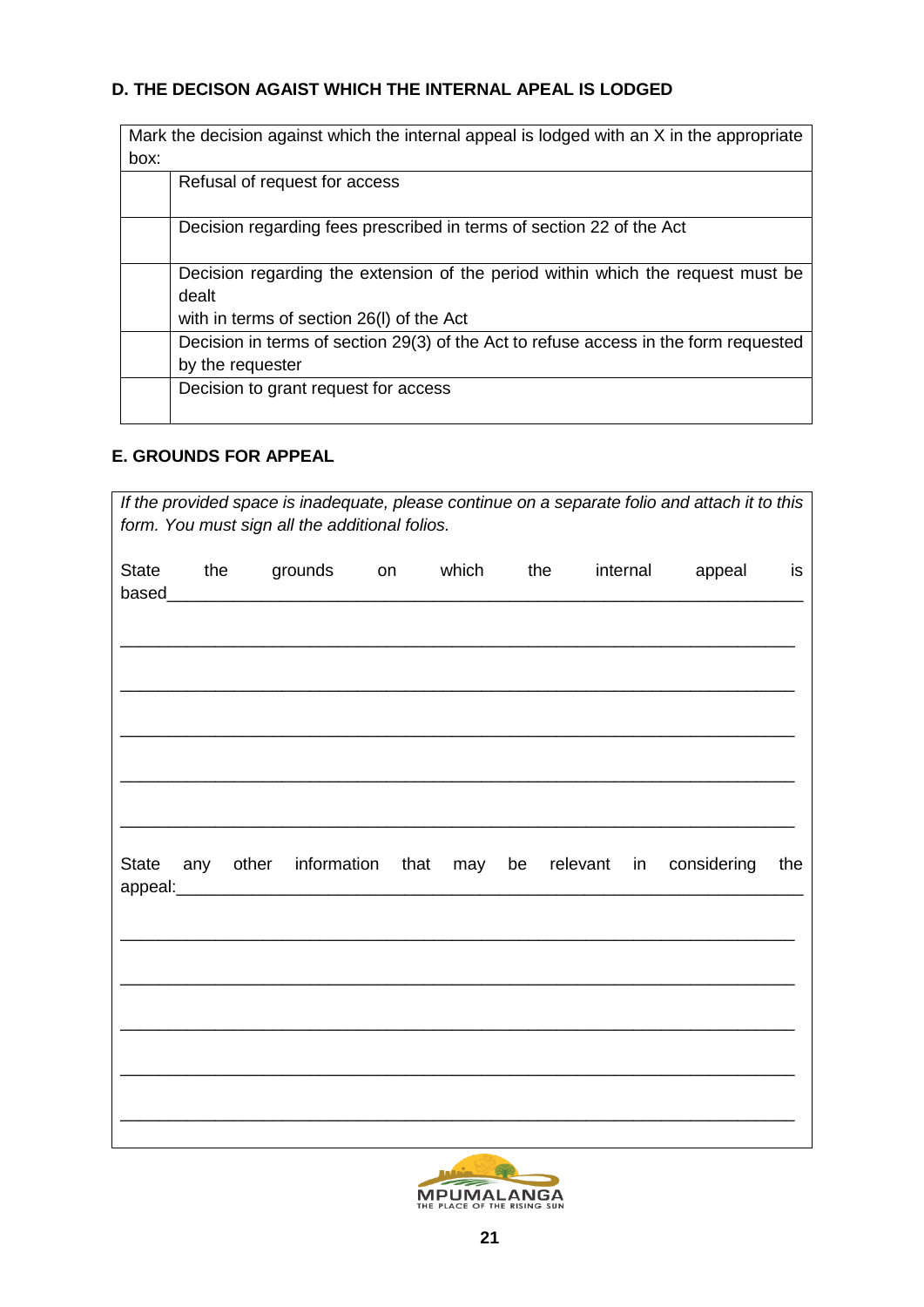### **F. NOTIFICATION OF DECISION ON APEAL**

You will be notified in writing of the decision on your internal appeal. If you wish to be informed in another manner, please specify the manner and provide the necessary particulars to enable compliance with your request.

| <b>State</b>                                                                                                                                                                                                                                                                                                                                                                                            | the                                | manner:          |
|---------------------------------------------------------------------------------------------------------------------------------------------------------------------------------------------------------------------------------------------------------------------------------------------------------------------------------------------------------------------------------------------------------|------------------------------------|------------------|
| <b>Particulars</b>                                                                                                                                                                                                                                                                                                                                                                                      | of                                 | manner:          |
|                                                                                                                                                                                                                                                                                                                                                                                                         |                                    |                  |
| <b>SIGNATURE OF APPELLANT</b>                                                                                                                                                                                                                                                                                                                                                                           |                                    |                  |
| <b>FOR DEPARTMENTAL USE:</b>                                                                                                                                                                                                                                                                                                                                                                            |                                    |                  |
| <b>OFFICIAL RECORD OF INTERNAL APPEAL</b>                                                                                                                                                                                                                                                                                                                                                               |                                    |                  |
|                                                                                                                                                                                                                                                                                                                                                                                                         |                                    |                  |
| (state rank, name and surname of Information Officer/Deputy Information Officer).<br>Appeal accompanied by the reasons for the Information Officer's/Deputy Information<br>Officer's decision and, where applicable, the particulars of any third party to whom or which<br>the record relates, submitted by the information officer/deputy information officer on<br>(date) to the relevant authority. |                                    |                  |
| <b>OUTCOME OF APPEAL:</b>                                                                                                                                                                                                                                                                                                                                                                               |                                    |                  |
| DECISION OF INFORMATION OFFICER/DEPUTY INFORMATION<br><b>CONFIRMED/NEW DECISION SUBSTITUTED</b>                                                                                                                                                                                                                                                                                                         |                                    | <b>OFFICER</b>   |
| <b>NEW</b>                                                                                                                                                                                                                                                                                                                                                                                              |                                    | <b>DECISION:</b> |
|                                                                                                                                                                                                                                                                                                                                                                                                         |                                    |                  |
| OFFICER/DEPUTY INFORMATION OFFICER FROM THE RELEVANT AUTHORITY ON<br>(DATE): ________________________                                                                                                                                                                                                                                                                                                   | (DATE) RECEIVED BY THE INFORMATION |                  |

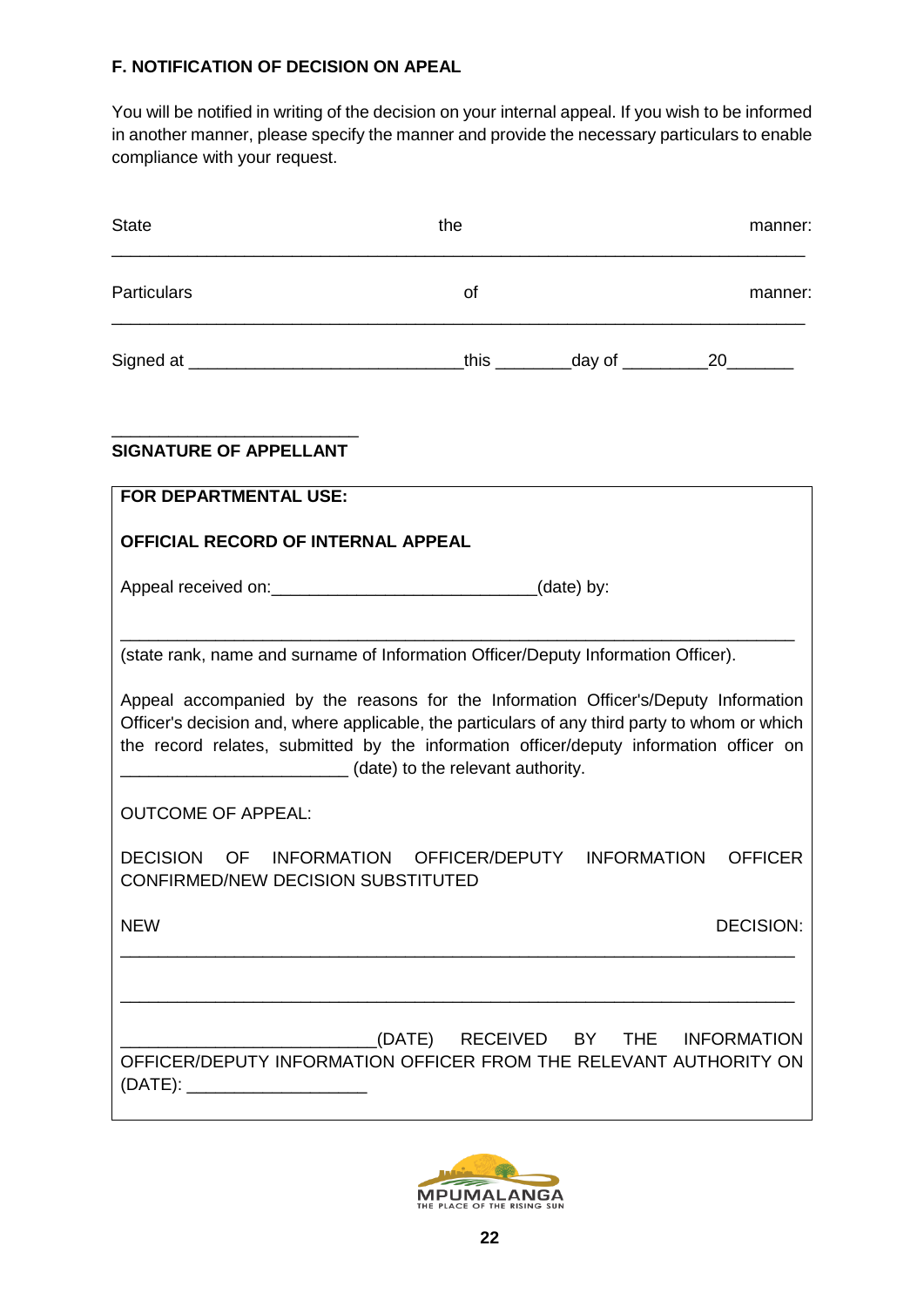### **PRESCRIBED FEES UNDER PART 11 OF NOTICE 187 IN THE GOVERNMENT GAZZETTE ON THE 15 FEBRUARY 2002**

| 1. The fees for reproduction, referred to in section 15 (3) of the Act is as follows:      |              |  |  |  |
|--------------------------------------------------------------------------------------------|--------------|--|--|--|
| (a) For every photocopy of an A4-size page or part thereof                                 | 0.60 cents   |  |  |  |
| (b) For every printed copy of an A4-size page or part thereof held on a                    | $0.40$ cents |  |  |  |
| computer or in electronic or machine-readable form                                         |              |  |  |  |
| (c) For a copy in a computer - readable form on - (i) stiffy disc                          | R 5.00       |  |  |  |
| - (ii) compact disk                                                                        | R40.00       |  |  |  |
| (d) (i) For a transcription of visual images, for an A4-size page or<br>part thereof       | R 22.00      |  |  |  |
| (ii) For a copy of visual images                                                           | R 60.00      |  |  |  |
| (e) (i) For a transcription of an audio record, for an A4-size page or part<br>thereof     | R12.00       |  |  |  |
| (ii)<br>For<br>of<br>audio<br>a<br>an<br>copy<br>record                                    | R17.00       |  |  |  |
|                                                                                            | R 5.00       |  |  |  |
| 2. Request fee payable by every requester, other than personal                             | R35.00       |  |  |  |
| requester other than a personal requester referred to in section 22 (1)<br>of the Act, is: |              |  |  |  |
| 3. The access fees payable by a requester referred to in section 22 (7) of the Act,        |              |  |  |  |
| unless exempted under section 22(8) of the Act are as follows:                             |              |  |  |  |
| (a) For every photocopy of an A4 - size page or part thereof                               | 0.60 cents   |  |  |  |
| (b) For every printed copy of an A4-size page or part thereof held on a                    | $0.40$ cents |  |  |  |
| computer or in electronic or machine readable form.                                        |              |  |  |  |
| (c) For a copy in a computer- readable form on : (i) stiffy disk                           | R 5.00       |  |  |  |
| : (ii) compact disc                                                                        | R 40.00      |  |  |  |
| (d) (i) For a transcription of visual images, for an A4-size page or part thereof          | R 22.00      |  |  |  |
| (ii) For a copy of visual images                                                           | R 60.00      |  |  |  |
| (e) (i) For a transcription of an audio record, for an A4- size page or part<br>thereof    | R12.00       |  |  |  |
| (ii) For a copy of an audio record                                                         | R17.00       |  |  |  |
| (f) To search for the record for disclosure, for each hour or part of an hour,             | R15.00       |  |  |  |
| excluding the first hour, reasonably required for such search and<br>preparation           |              |  |  |  |
| 4. The actual postal fee is payable when a copy of a record must be posted to a            |              |  |  |  |
| requester.                                                                                 |              |  |  |  |
| 5. For purposes of section 22(2) of the Act, the following applies:                        |              |  |  |  |
| (a) Six hours as the hours to be exceeded before a deposit is payable; and                 |              |  |  |  |
| (b) one third of the access fee is payable as a deposit by the requester.                  |              |  |  |  |
| <b>Appeal Fee</b>                                                                          |              |  |  |  |
| No appeal fee is payable.                                                                  | N/A          |  |  |  |
| All fees are payable at:                                                                   |              |  |  |  |